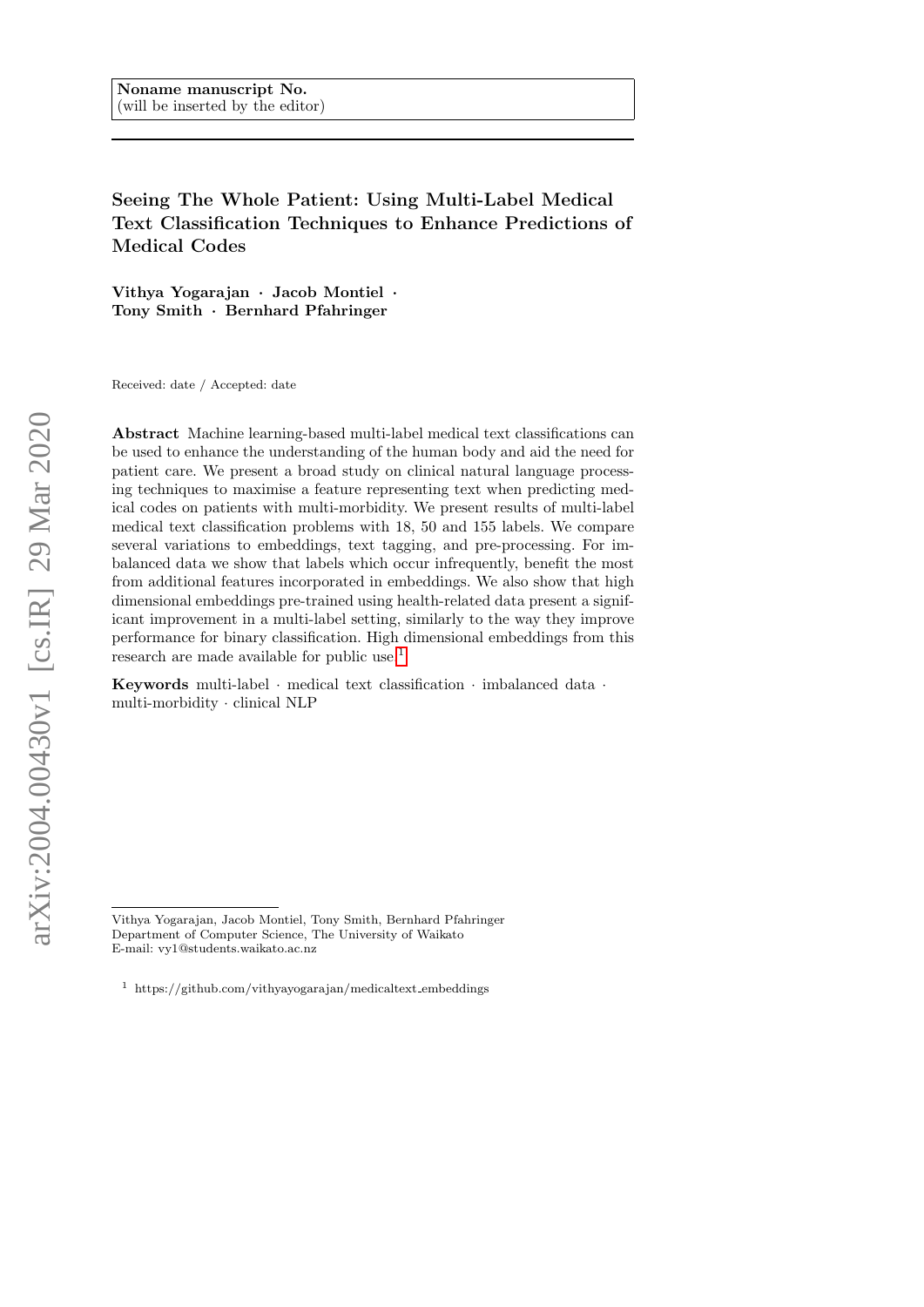# 1 Introduction

The human body is a very complex system, and often patients admitted to hospitals with one initial prognosis or diagnosis have multiple related or unrelated chronic diseases, referred to as multi-morbidity. Modern medical practice emphasises the need to understand the patient as a whole, as multi-morbidity increases the patient's overall burden of disease, and worsens prognosis [\[9,](#page-23-0) [36,](#page-25-0) [16,](#page-24-0) [2,](#page-23-1) [27\]](#page-24-1). Multi-morbidity makes the diagnosis of each disease more complicated, and physicians may be less accurate in their diagnoses [\[16\]](#page-24-0). The effects of different conditions may interact with each other, and complicate the management of each disease [\[9\]](#page-23-0). This, in turn, leads to poorer outcomes, such as increased preventable hospital re-admissions, overall hospital re-admissions, and increased total medical and long term care costs [\[27,](#page-24-1) [2\]](#page-23-1). For example, a patient newly diagnosed with HER2 (human epidermal growth factor receptor 2) positive breast cancer may also have underlying, possibly undiagnosed, heart failure. This can be crucial, as some treatments for breast cancer can cause cardiac damage. Accurately identifying the symptoms of heart failure allows the physician to best balance the risks and benefits of such treatments.

Machine learning techniques have proven to aid medical advancements and enhance overall patient care. This research uses multi-label medical text classification techniques to improve prediction of the medical codes of patients with multi-morbidity. In single-label classification only one target variable is predicted per instance, i.e., each instance is assigned a class label out of 2 (binary) or more (multi-class) candidates. Whereas, in multi-label classification, the goal is to predict multiple output variables for each input instance. In the above example, the patient is an instance with potential labels such as cancer, hypertension, heart failure, cholesterol and many more related and unrelated health complications. This research focuses on medical codes due to the availability of labels in the dataset. Medical codes such as international classification of diseases (ICD) are used as a way of classifying diseases, symptoms, signs and causes of diseases. Almost every health condition can be assigned a unique code.

The focus of this research is to make use of free-form medical text. Freeform medical text such as discharge summaries, consultation notes and nurses notes are generally longitudinal and are rich sources of information about a patient's well-being and medical history. However, electronic health records (EHR) in free-form medical text present added complexity due to the nature of the content. EHRs in the free-form text contain an abundance of personal health identifiers which have to be carefully de-identified to avoid any ethical or legal issues [\[41\]](#page-25-1). Also, EHRs contain a large number of abbreviations and acronyms, which can be easily misinterpreted. For example, "Mg" is used to refer to magnesium, "MG" refers to Myestina gravis and "mg" refers to milligram.

This research restricts itself to techniques that enable maximising the feature extraction of the medical text of the embedding layer. Embedding layer is a mapping of discrete variables to continuous vectors, where the dimensional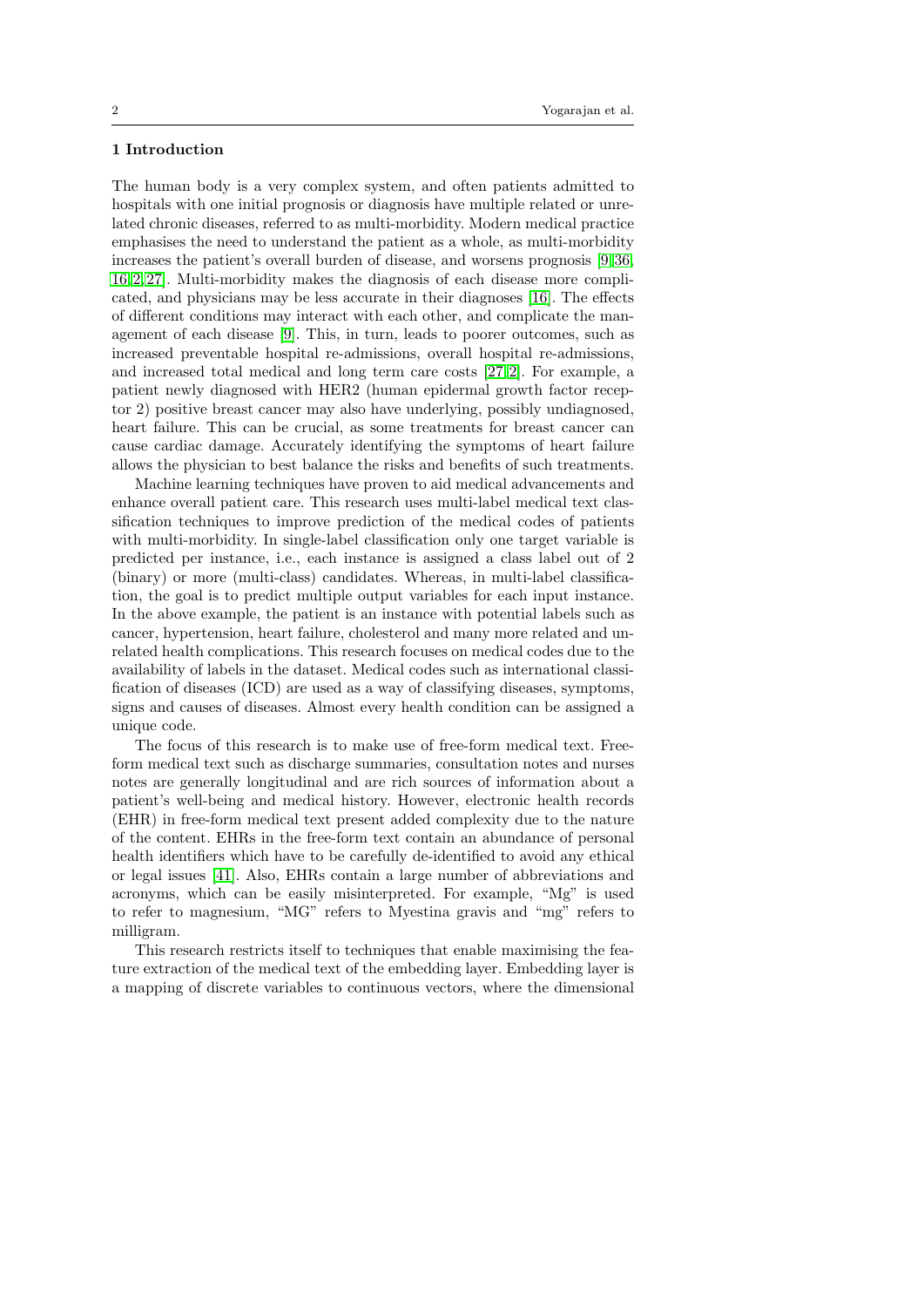space of the categorical variables is reduced. The embedding layer is considered a significant component for text representation [\[13\]](#page-24-2). Embeddings allow words to transform from isolated distinct symbols to mathematical representations, where the distance between vectors and distance between words can be equated, and behaviour between words can be generalised. We focus only on multi-label machine learning techniques commonly used in health-related information extraction tasks to better enhance the accuracy of predicting medical codes on patients with multi-morbidity.

This paper extends the work on binary classification of medical codes presented in Yogarajan et al. (2020) [\[40\]](#page-25-2). More specifically, in this paper:

- we acknowledge the multi-morbidity nature of patients, and we make use of the multi-label variations of medical text classification to enhance prediction of concurrent medical codes.
- we present new embeddings on the health-related text and compare several variations to embeddings models when dealing with an imbalanced multilabel medical text classification problem.
- we analyse pre-processing of free-form medical text, given the nature of the medical text, and show that there are very minimum improvements to F-measure when medical text is pre-processed to that of the text 'as is'.
- we present a study exploring variations to tagging words including the traditional part-of-speech (POS).
- we provide a comparison of popular machine learning classifiers used in medical text classification.
- we present a detailed study and discussion of results extended by varying the formations of embeddings, size of the embeddings and number of labels considered (18, 50 and 155) for the prediction of medical codes.
- we show that variations in embeddings, especially the dimensional size, influences the F-measure of the infrequent labels.

The rest of the paper is structured as follows. Section 2 presents related work. This is followed by a brief overview of medical codes in Section 3. Details of the machine learning techniques and experimental methodology are provided in part 4. Section 4 also presents an overview of the data used for experiments. This is followed by results, where a detailed subsection of results are given for 18 label case, followed by 50 and 155 labels. The paper is concluded with discussions and suggestions for future work.

## <span id="page-2-0"></span>2 Related Work

Developments in machine learning, especially deep learning, have influenced the advancements in many fields, including health applications. The rapid growth in computational power and the availability of EHR are the main reasons for such changes. Rule-based systems have been the most favoured option by health professionals, with systems such as cTAKES and MetaMap considered the leading information extraction tools [\[37,](#page-25-3) [11,](#page-24-3) [25,](#page-24-4) [33,](#page-25-4) [39\]](#page-25-5). However,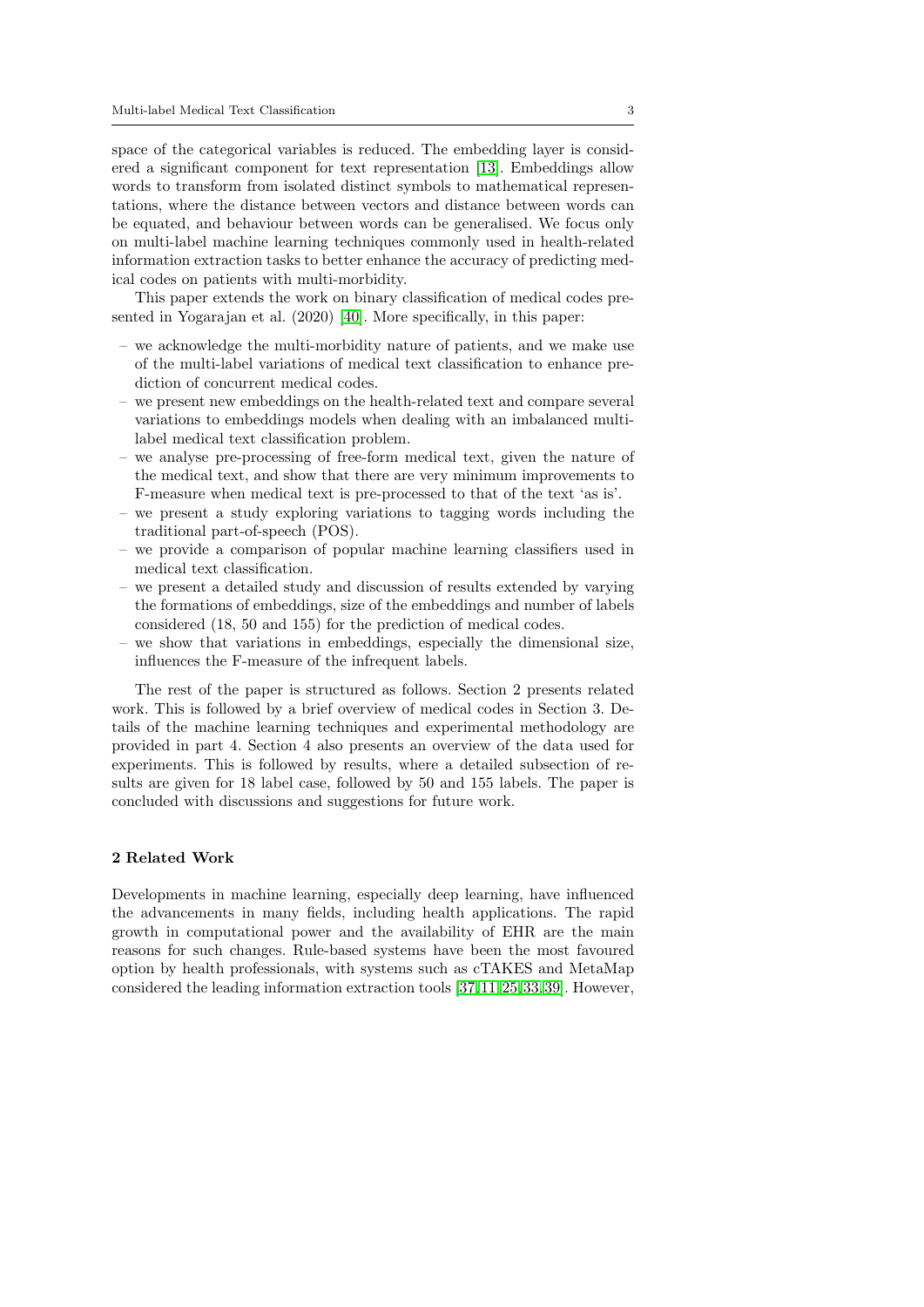<span id="page-3-0"></span>Table 1 Examples of the most recent systems for predicting ICD-9 codes are presented. Here CNN refers to convolutional neural network, LSTM to Long short-term memory, Bi-GRU to bidirectional Gated Recurrent Unit and DR-CAML to Description Regularized - Convolutional Attention for Multi-label classification. \* Du et al. (2019) [\[8\]](#page-23-2) do not specify best micro average or macro average F score.

| System                        | Methods                                        | Data      | Best Score                                                             | Details                                               |
|-------------------------------|------------------------------------------------|-----------|------------------------------------------------------------------------|-------------------------------------------------------|
| Zeng et al. $(2019)$ [42]     | Deep transfer learning<br>Multi-scale CNN      | MIMIC III | micro avg<br>$F1 = 0.420$                                              | most frequent 200 labels                              |
| Du et al. (2019) [8]          | ML-Net, ELMo based,<br>LSTM                    | MIMIC III | $Best*$<br>$F1 = 0.428$                                                | 70 labels                                             |
| Baumel et al. (2018) [3]      | Hierarchical Attention<br>Bi-GRU               | MIMIC III | micro avg<br>$F1 = 0.405$<br>$F1 = 0.559$                              | 6527 labels<br>$1047$ labels                          |
| Mullenbach et al. (2018) [28] | CNN based, Word2Vec<br>DR-CAML<br>CAML<br>CAML | MIMIC III | micro avg<br>$F1 = 0.633$<br>$F1 = 0.539$<br>macro avg<br>$F1 = 0.088$ | most frequent 50 labels<br>8922 labels<br>8922 labels |
| Li et al. (2018) [24]         | DeepLabeler<br>CNN, Doc2Vec                    | MIMIC III | micro avg<br>$F1 = 0.408$                                              | 6984 labels                                           |
| Rios and Kavuluru (2018) [34] | CNN, few-shot learning<br>Skip-gram embeddings | MIMIC III | micro avg<br>$F1 = 0.468$                                              | 6932 labels                                           |

recently there is a shift towards favouring machine learning, more specifically deep learning-based models.

Table [1](#page-3-0) presents examples of recent developments in predicting medical codes. All systems are based on variations of deep learning models. The number of ICD-9 codes, i.e. the number of labels, used varies across systems with the best reported F1 measures around the 0.4 to 0.6 range. The number of labels and the frequency of the chosen labels influence the F1 score, with top 50 ICD-9 codes generally leading to higher F-measure. MIMIC III (Medical Information Mart for Intensive Care III) is the biggest publicly accessible deidentified dataset and is the most popular free-form medical text used in many applications, including predicting medical codes [\[29,](#page-24-7) [19,](#page-24-8) [14,](#page-24-9) [6\]](#page-23-4) (also evident in Table [1\)](#page-3-0).

Embeddings are the popular method used to represent text in a neural network, and all systems presented in Table [1](#page-3-0) use embeddings from algorithms such as Word2Vec, Doc2Vec and ELMo to represent free-form medical text. Yogarajan et al. (2020) [\[40\]](#page-25-2) used fastText to obtain embeddings and presented comparisons with published embeddings, both for general text and health-related text trained models. Embeddings trained on health-related text perform better than those trained on general text, and higher dimensions perform better when top-level ICD-9 groups are considered as an individual binary problem [\[40\]](#page-25-2). Huggard et al. (2019) [\[17\]](#page-24-10) also show that embeddings obtained from fastText result in significantly higher F-measure on the biomedical name entity recognition when compared to other embeddings such as that of ELMo.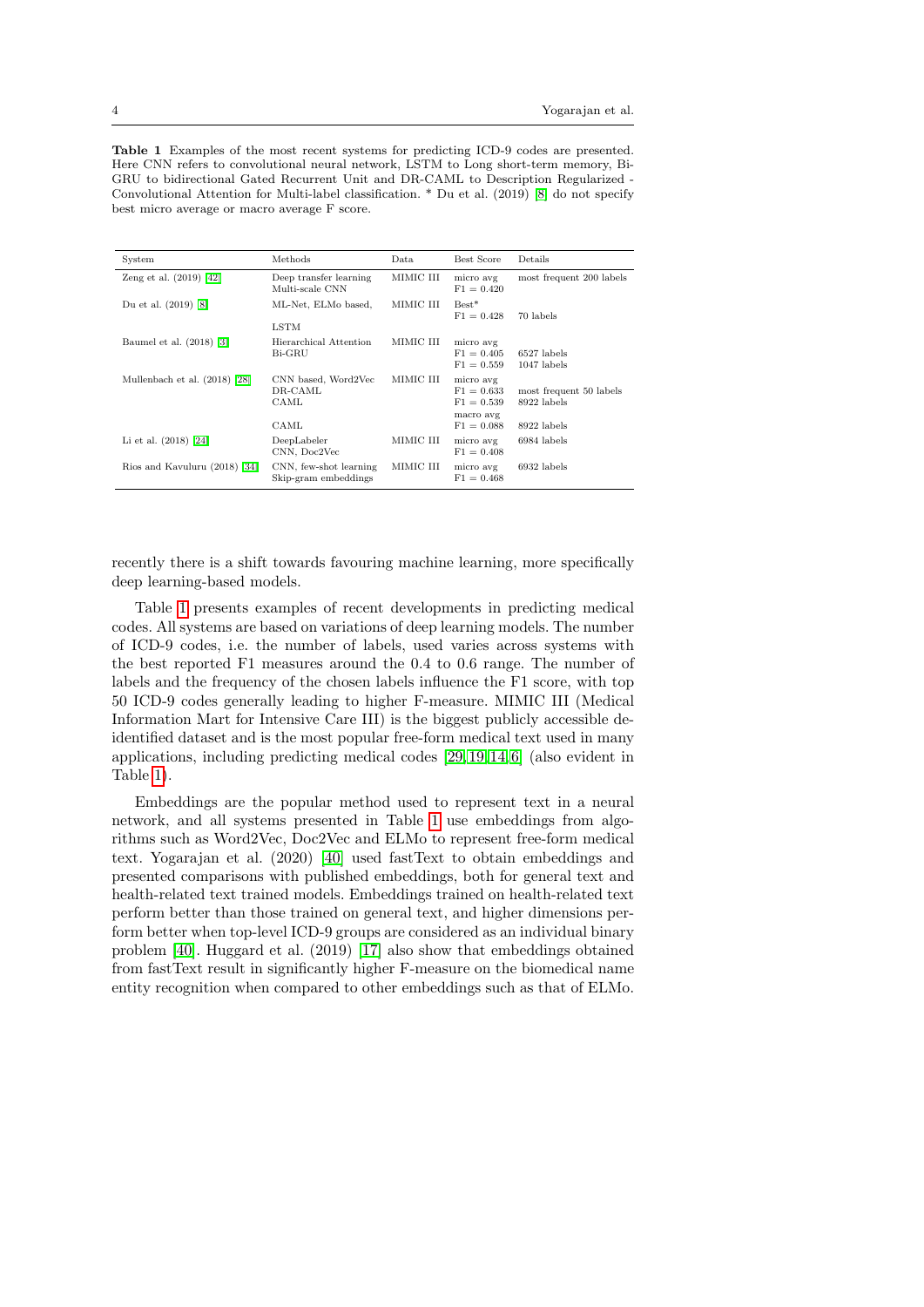We restrict this research to enhancing embeddings in a multi-label prediction setting. Our findings in this research will aid the development of better performing neural networks. All systems presented in Table [1,](#page-3-0) and other deep learning-based models, focus predominantly on the complexity of the deep learning algorithm and very little on the representation of the text and pre-processing of the text. Although we acknowledge the need for such developments, in this paper, we constrain ourselves to text representations as this is vital to improving predictive performance for health records. This is so to avoid using the same baseline recipe for the embeddings layer where the size of the embedding is the same; generally, 100 dimensions, and pre-processing steps are also the same [\[42,](#page-25-6) [28\]](#page-24-5).

## 3 Medical Codes

ICD codes are widely used to describe diagnoses of patients, and are used to classify diseases, symptoms, and also causes of diseases [\[18\]](#page-24-11). Many countries use ICD codes for billing purposes, as does the USA where insurance must cover the cost of patient care. ICD codes also provide insights on multimorbidity of patients. We focus on predicting ICD-9 codes in this paper due to the availability of labels in the data. Generally, hospitals manually assign the correct codes to patient records based on doctors' clinical diagnosis notes. This requires expert knowledge and is time-consuming. Hence, the use of advancements in machine learning to predict ICD codes from free-form medical text has become an important research avenue.

There are roughly 13,000 ICD-9 codes and their definitions follow a hierarchical structure. Figure [1](#page-5-0) presents the tree structure of ICD-9. At the top level, ICD-9 codes can be grouped into 18 main categories, which then divide into 167 sub-groups and finishes with roughly 13,000 individual codes.

#### <span id="page-4-0"></span>4 Experimental Methodology

This section presents an overview of the data used in experiments and for training embeddings. We provide an overview of the machine learning and natural language processing techniques. The details of the embeddings used in this research are also presented.

# 4.1 Data

This research makes use of the medical text data of more than 50,000 patients presented in the publicly available medical database Medical Information Mart for Intensive Care (MIMIC-III) [\[20,](#page-24-12) [14,](#page-24-9) [6\]](#page-23-4). MIMIC III contains de-identified medical free-form text among other forms of medical data of patients admitted in critical care units at the Beth Israel Deaconess Medical Center between 2001 and 2012. MIMIC III contains 15 categories of notes in the free-form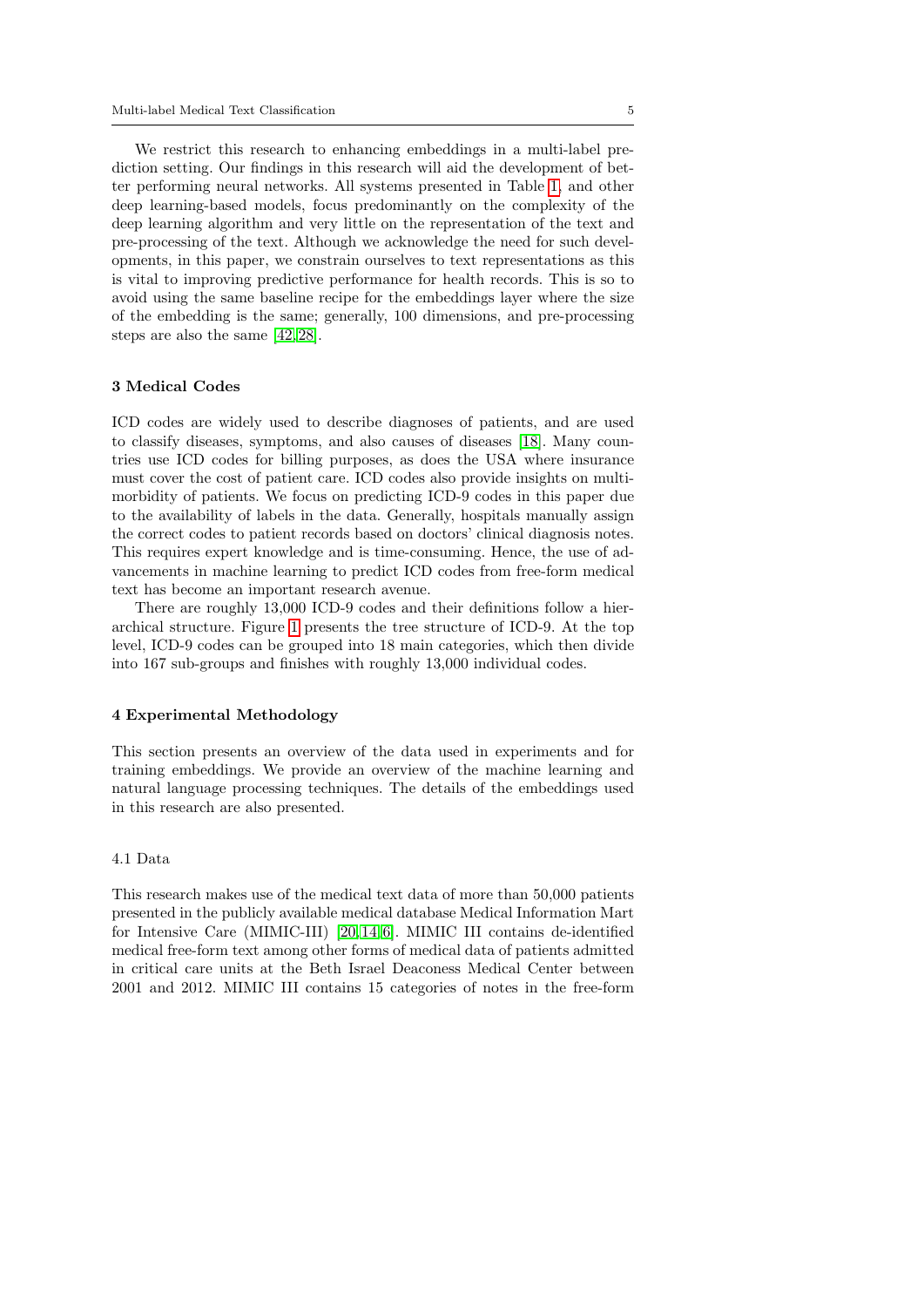

<span id="page-5-0"></span>Fig. 1 ICD-9 Hierarchy. The first split contains 18 groups (which we refer to as the top level ICD-9 grouping). These top level ICD-9 groups then splits into 167 sub-groups. Leaves represents the individual ICD-9 codes. All of the top level groups split into individual ICD-9 codes. E & V refers to external causes of injury and supplemental classification and the ICD-9 codes that belongs to this group contains codes starting with E or V.

text, including discharge summaries, nursing notes, nutrition notes and social work notes. More than 90% of the unique hospital admissions contain at least one discharge summary, with many including more than one. We make use of discharge summaries of individual hospital admissions in this research.

There are 6,984 distinct diagnosis ICD-9 codes and 2,032 distinct procedure ICD-9 codes reported in MIMIC III, among more than 50,000 patient admission records found in this database. Patient records in MIMIC III typically have more than one code assigned. However, the frequency of ICD-9 codes is extremely unevenly spread, with a large proportion of the ICD-9 codes occurring infrequently. Table [2](#page-6-0) provides an overview of the frequency of ICD-9 codes and ICD-9 groupings. We focus on the top-level and sub-level groups in this study, along with the first 50 highest frequently occurring individual ICD-9 codes. Table [2](#page-6-0) also presents frequency ranks of ICD-9 codes and sub-groups to showcase the unbalanced nature of the data. This biased nature is primarily because MIMIC III data were obtained from patients admitted in critical care.

### <span id="page-5-1"></span>4.2 Training Embeddings

Representing words as embeddings is a common mechanism used in language processing [\[13\]](#page-24-2). Embeddings obtained from algorithms such as Word2Vec, Glove and fastText are used in text classification tasks, including medical applications. This research makes use of fastText [\[5,](#page-23-5) [22,](#page-24-13) [21\]](#page-24-14) where words are represented as a bag of character n-grams, and word embeddings are obtained by summing these representations. This feature gives fastText the ability to produce vectors for words that are misspelt or concatenated. The nature of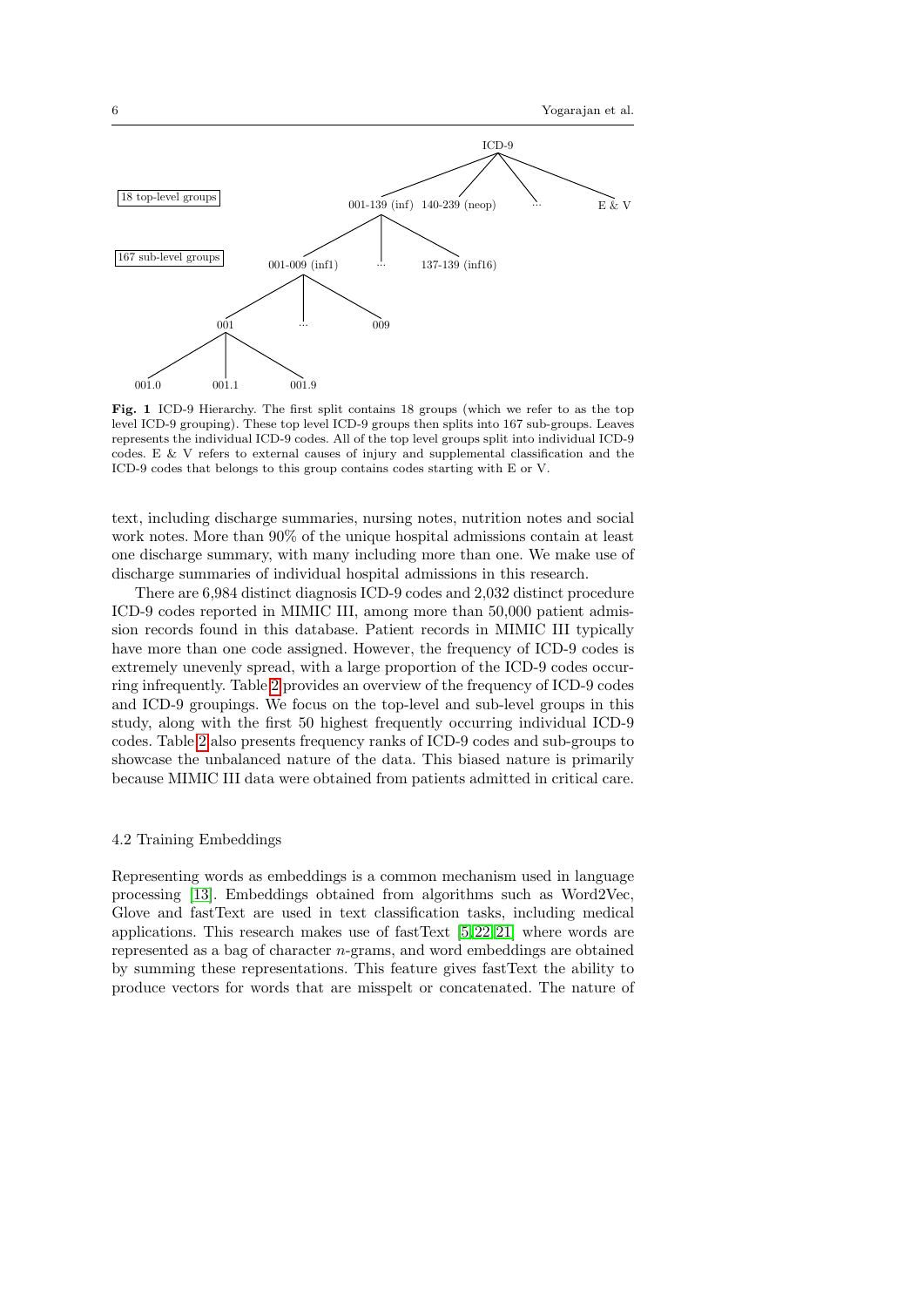<span id="page-6-0"></span>Table 2 Percentage of occurrence of ICD-9 codes and ICD-9 groupings (top-level and sublevel) in MIMIC III discharge summaries of unique hospital admissions is presented. For top level all 18 groups are presented. For sub-level group and top 50 ICD-9 codes only selected frequencies are presented with corresponding ranking of these frequencies (ordered highest to lowest). The total number of hospital admissions with a recorded discharge summary in MIMIC III is 52,710. Only ICD-9 codes or groups that occurred in  $\geq$  = 10 unique hospital admissions are included.

|                   | ICD-9 Top Level Grouping: 18 Groups |                                      |                   |                         |       |  |
|-------------------|-------------------------------------|--------------------------------------|-------------------|-------------------------|-------|--|
| Group             | %                                   | Group                                | %                 | Group                   | %     |  |
| $circ (390-459)$  | 78.40                               | diges $(520-579)$                    | 38.80             | musc (710-739)          | 17.99 |  |
| $e+v$ (E- & V-)   | 69.09                               | bld (280-289)                        | 33.56             | pren (760-779)          | 17.07 |  |
| endo (240-279)    | 66.51                               | symp (780-799)                       | 31.36             | $neop(140-239)$         | 16.37 |  |
| resp $(460-519)$  | 46.63                               | ment $(290-319)$                     | 29.66             | skin (680-709)          | 12.02 |  |
| inj $(800-999)$   | 41.42                               | nerv (320-389)                       | 29.10             | $\text{cong} (740-759)$ | 5.41  |  |
| gen (580-629)     | 40.29                               | $\inf (001-139)$                     | 26.96             | $preg (630-679)$        | 0.31  |  |
|                   |                                     | Top 50 ICD-9 codes                   |                   |                         |       |  |
| Frequency<br>rank | $ICD-9$ code                        | $\%$                                 | Frequency<br>rank | $\text{ICD-9 code}$     | $\%$  |  |
| 1                 | 401.9                               | 35.13                                | 20                | V05.3                   | 9.81  |  |
| 5                 | 414.01                              | 21.09                                | 30                | 496.0                   | 7.52  |  |
| 10                | 967.1                               | 15.11                                | 40                | 305.1                   | 5.70  |  |
| 15                | 599.0                               | 11.13                                | 50                | V15.82                  | 4.77  |  |
|                   |                                     | ICD-9 Sub-Level Grouping: 155 Groups |                   |                         |       |  |
| Frequency<br>rank | Sub-group                           | $\%$                                 | Frequency<br>rank | Sub-group               | $\%$  |  |
| $\mathbf{1}$      | $endo4 (270-279)$                   | 52.13                                | 50                | blood3 (288-289)        | 4.28  |  |
| 5                 | symp1 (780-789)                     | 30.86                                | 75                | inj $4(820-829)$        | 1.81  |  |
| 10                | v6 (V40-V49)                        | 25.76                                | 100               | cong7 (753-753)         | 0.56  |  |
| 25                | diges6 (560-569)                    | 11.47                                | 155               | $v12$ (V86-V86)         | 0.02  |  |

free-form medical text does benefit from this feature of fastText embeddings, and there are examples of medical applications where embeddings from fast-Text are shown to outperform other similar algorithms [\[17\]](#page-24-10).

Medical codes for patients admitted to the hospital are labelled at individual admission or patient level documents rather than single words in a health record. Hence, we predict medical codes for entire documents, in this case, discharge summaries of unique hospital admission. For this research, document embeddings are obtained by computing the vector sum of the embeddings for each word in the document. This vector sum is then normalised to have length one, ensuring documents with different lengths have representations of similar magnitudes.

For comparison, our embeddings are trained to the exact same specifications as the fastText embeddings W300 presented in Grave et. al. (2018) [\[15\]](#page-24-15). Table [3](#page-7-0) presents details of the embedding used in this research with details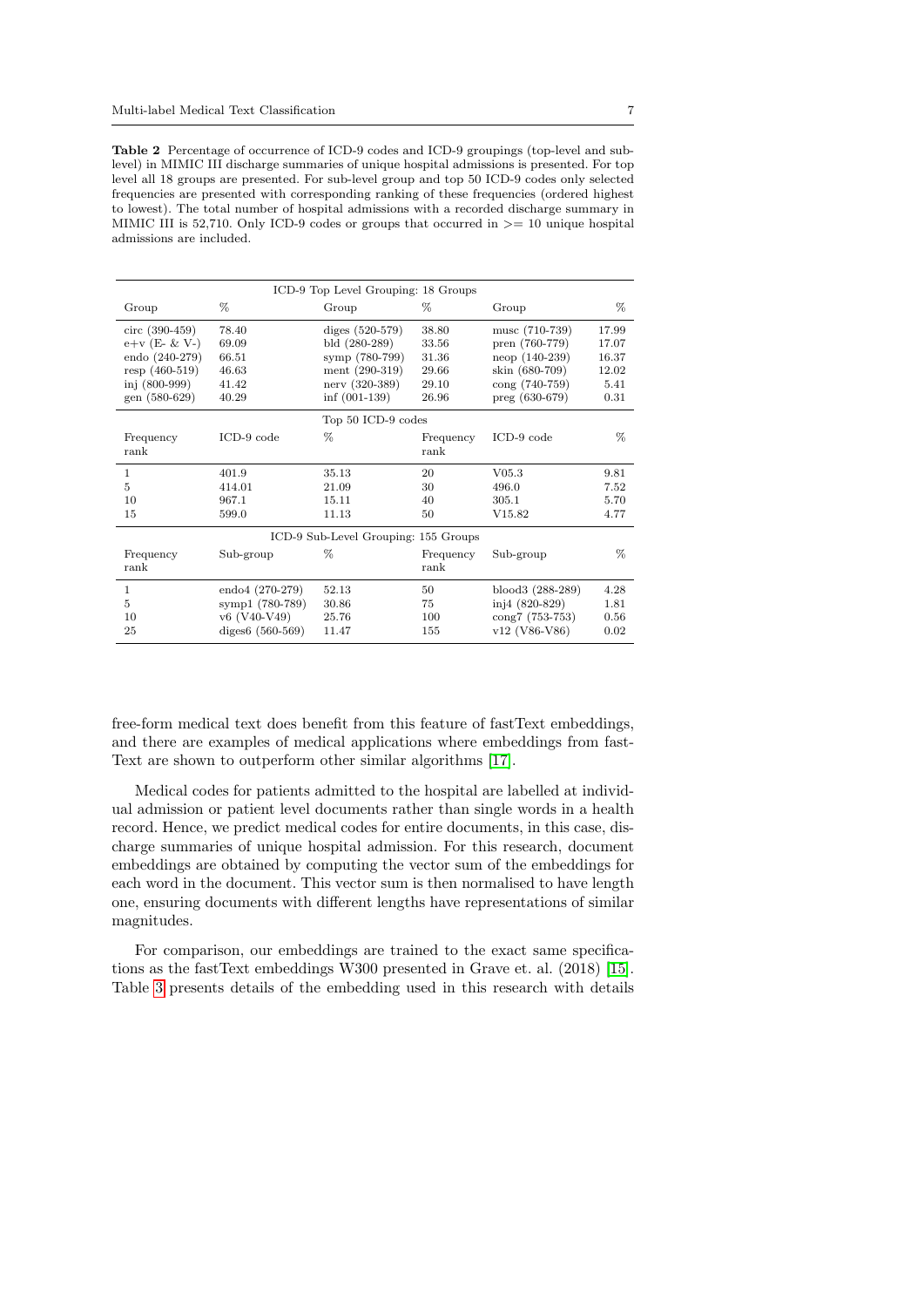| Models        | Dimensions | Source Data Train Time |          | Model Size |
|---------------|------------|------------------------|----------|------------|
| W300 [15]     | 300        | Wiki                   |          | 7G         |
| T300 [40]     | 300        | TREC                   | 7 hours  | 13G        |
| <b>T300SG</b> | 300        | TREC                   | 28 hours | 13G        |
| T600 [40]     | 600        | TREC                   | 13 hours | 23G        |
| <b>T600SG</b> | 600        | TREC                   | 51 hours | 23G        |

<span id="page-7-0"></span>Table 3 Word embeddings used in this research are presented, with dimension details, training times and embeddings model sizes.

of dimensional size, source data, model size and training time[2](#page-7-1) . The word embeddings are trained using CBOW (T300, T600) and Skip-gram (T300SG, T600SG), with character n-grams of length 5, a window of size 5 and ten negative samples per positive sample. The learning rate used for training these models is 0.05.

We make use of the data provided by TREC 2017 competitions [\[35\]](#page-25-8) to train our embeddings. TREC 2017 provides an extensive 24G of health-related data. TREC data contains 26.8 million published abstracts of medical literature listed on PubMed Central, 241,006 clinical trials documents, and 70,025 abstracts from recent proceedings focused on cancer therapy from the American Association for Cancer Research and the American Society of Clinical Oncology [\[35\]](#page-25-8).

#### 4.3 Multi-label Classifiers

Generally, a given medical record is annotated with multiple tags for different diagnoses, procedures or treatments. That is, from a machine learning perspective, health text coding is a multi-label classification problem, where one text may belong to more than one label. For example, many ICD codes exist for matters that relate to hypertension or diabetes, and such illnesses often co-occur in individual patients, but they also occur independently. Thus, it would be useful to be able to classify a particular health text to one or the other, or both, or neither of these categories. Moreover, with approximately 13,000 ICD-9 categories for diagnoses and treatments that can combine almost arbitrarily for individual patients, the problem of multi-label classification for health records can be extraordinarily large.

In this section, we provide an overview of multi-label classifiers used for the experiments in this paper. For more details on these methods, see [\[32\]](#page-25-9).

<span id="page-7-1"></span> $^2$  Processing was run on a 4 core Intel i7-6700K CPU  $\textcircled{a}$  4.00GHz with 64GB of RAM.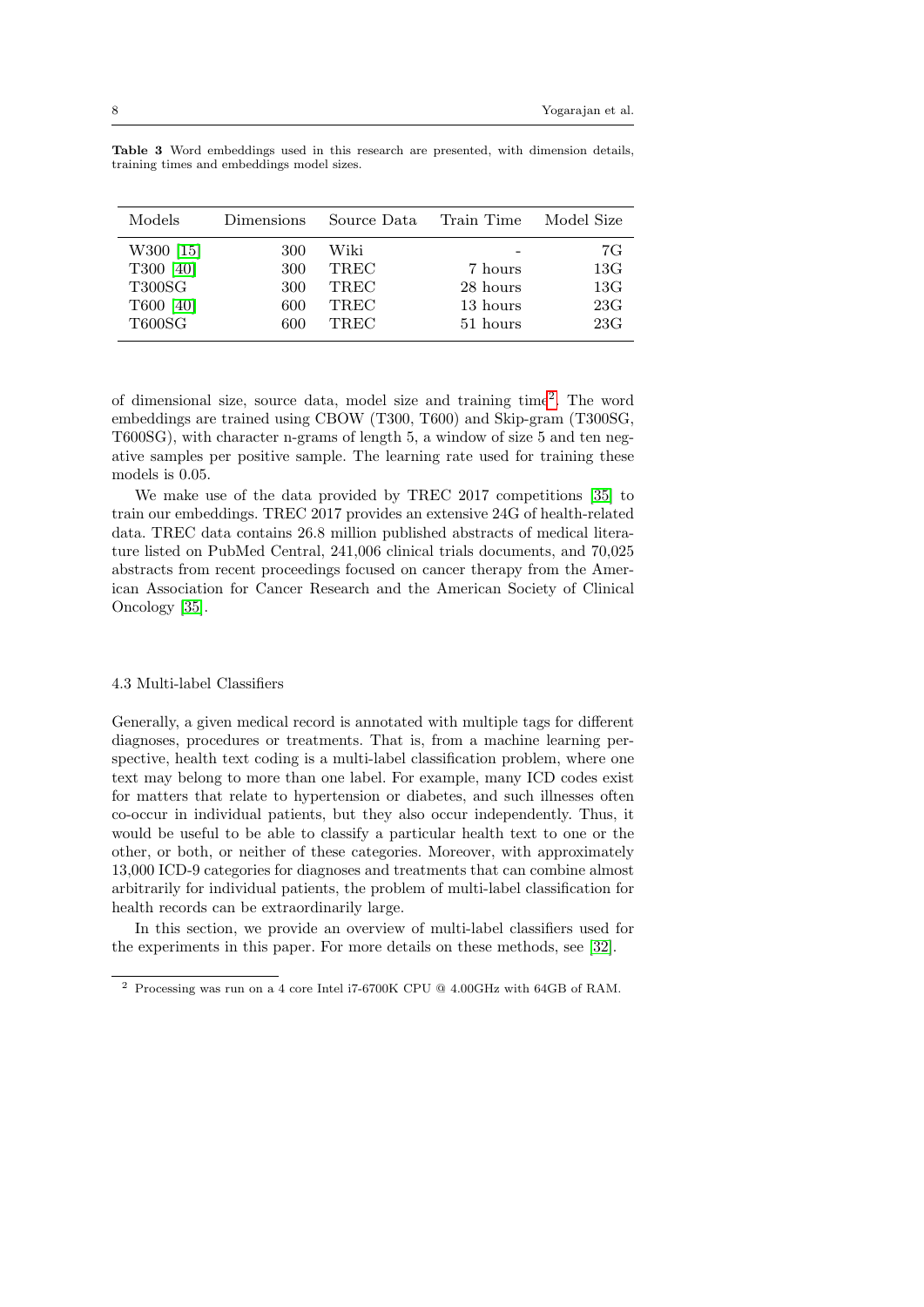### 4.3.1 Binary relevance (BR)

The first and simplest multi-label classification algorithm used here is called binary relevance (BR) [\[12,](#page-24-16) [38\]](#page-25-10). A separate binary classification model is created for each label, such that any text with that label is a positive instance, negative otherwise (i.e. one versus all). To predict the labels for a new text, each classifier decides if the text is in or out the class it has been trained to recognise, and the overall output for the new text is the set of all positive labels. Note that binary relevance ignores any potential relationships between labels.

# 4.3.2 Classifier Chains (CC)

BR models make their predictions independently. However, as seen with the earlier example of the strong correlation between diabetes and hypertension, a model could possibly benefit from the result of another when making its own decision. Accordingly, BR models can be 'chained' together into a sequence such that the predictions made by earlier classifiers are made available as additional features for the next classifier. Such a configuration is unsurprisingly called a classifier chain (CC) [\[30,](#page-24-17) [31\]](#page-24-18).

### 4.3.3 Ensemble of classifier chains (ECC)

The order of predictions in a classifier chain affects what advice later models have available from preceding ones when it's their turn to make a judgment. This is a problem for multi-label classification in general, but particularly so for health records where dependencies between ICD codes are myriad, complex, and sometimes quite strong. One way to mitigate the problem of choosing a poor ordering is to create a collection of classifier chains that are each ordered randomly, then make final predictions by polling the results of all chains. Such a collection is called an ensemble of classifier chains (ECC) [\[30\]](#page-24-17).

## 4.3.4 Multi-label k-nearest neighbor classifier (MLkNN)

MLkNN [\[43\]](#page-25-11) is a multi-label variant of the standard k-Nearest Neighbor (kNN) algorithm, that predicts the set of the most common labels among the knearest neighbours. To guard against any anomalies inside a neighbourhood, a Bayesian calibration step refines the raw predictions. An important characteristic of this approach is its excellent scalability with respect to the number of labels: the set of nearest neighbors needs to be calculated only once for a given query text.

## 4.3.5 Neural Networks

As emphasised earlier, the focus of this research is only at embeddings layers, and we use the most commonly used multi-label classifiers for prediction. However, the outcome of this research can be incorporated into a neural network,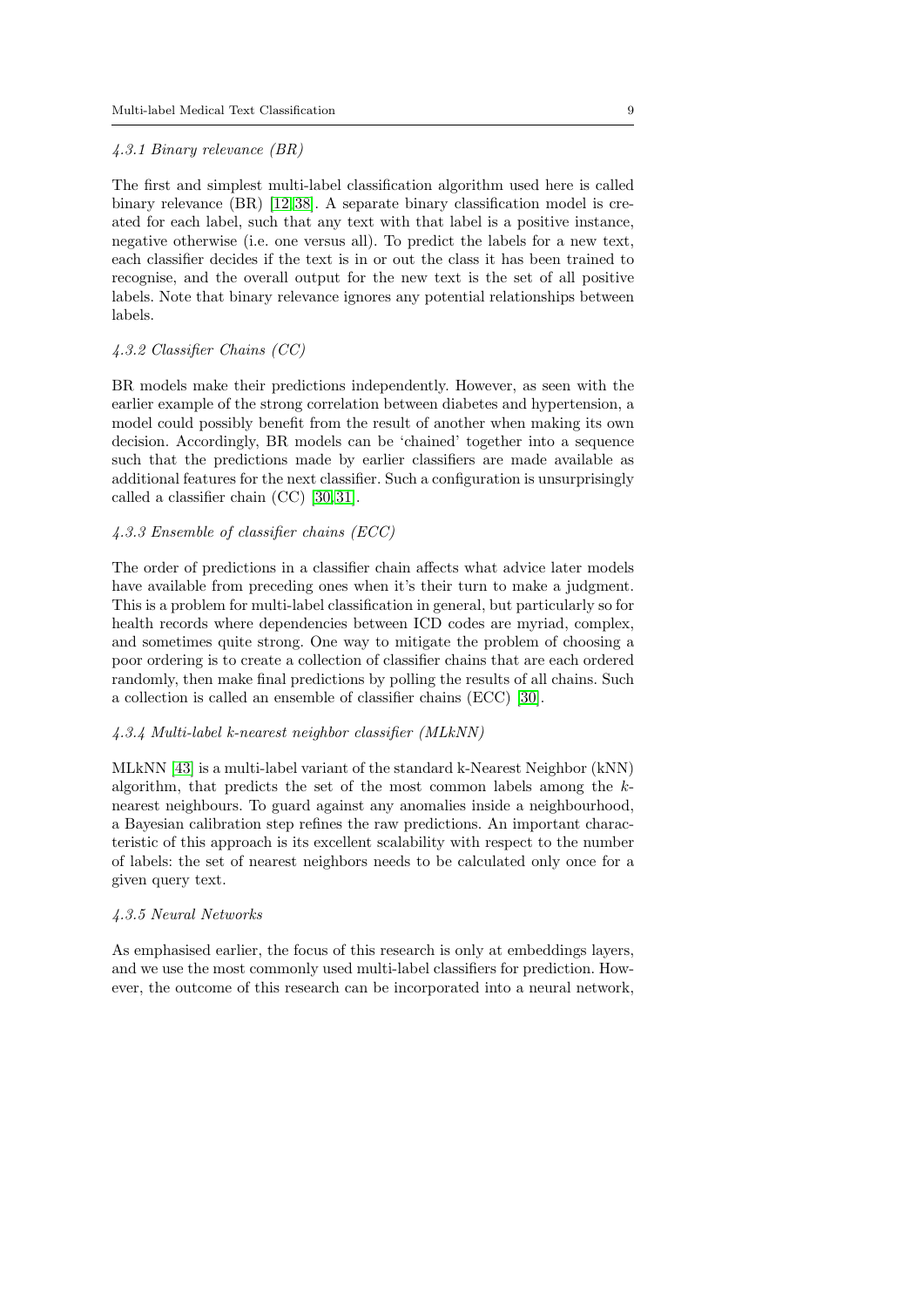where embeddings layers are generally used to represent text [\[13\]](#page-24-2). Furthermore, in 2019 very recent NLP techniques like BERT (Bidirectional Encoder Representations from Transformers) and BioBERT, showed significant improvements on some other biomedical tasks [\[23,](#page-24-19) [1\]](#page-23-6). These are all worthy avenues for future research.

### 4.3.6 MEKA and base classifiers

All of the classification results presented in this research were carried out using MEKA [\[32\]](#page-25-9): an open-source Java system specifically designed to support multi-label classification experiments. MEKA includes almost all widely-used algorithms and evaluation metrics. The default algorithm for each class (i.e. the base classifier) within MEKA is logistic regression, and this is used for the majority of our experiments; however, stochastic gradient descent (SGD) is used for tests with ECC, with ensembles of 50, 100 and 500 randomly ordered classifier chains.

### 4.4 Statistical assessment of differences

We perform non-parametric tests to verify if there are statistically significant differences between algorithms, as described in [\[7,](#page-23-7) [10\]](#page-23-8). First we use Davenport's corrected Friedman test with  $\alpha = 0.05$  to check if we can safely reject the null hypothesis that all algorithms perform the same. If there are differences, we proceed with the post-hoc Nemenyi test to determine the critical difference (CD) that serves to identify algorithms with different performance. We include the critical difference plots in our results.

#### <span id="page-9-0"></span>4.5 FastText Parameters

As mentioned in Section [4.2](#page-5-1) models used in this research are trained to the exact same specifications as general text trained published models. We also present a comparison of variations of specifications for training embeddings for a multi-label medical text classification problem. The combination of variations to parameter choices are presented in Table [4.](#page-10-0) The learning rate used to train all of the variations presented is 0.05. For simplicity all dimensions were set to 50. The two word representation models are Skip-gram and CBOW. It is important to note that these combinations result in 18 different embeddings models, and only a selected sub-set of the experimental results are presented in this paper.

The Continuous Bag-of-Words Model (CBOW) [\[26\]](#page-24-20) is similar to a feedforward neural network language model with non-linear hidden layer removed and the projection layer being shared for all words. CBOW predicts the current word from the surrounding words. The Skip-gram architecture [\[26\]](#page-24-20) is similar to that of CBOW, but Skip-gram uses the current word to predict the words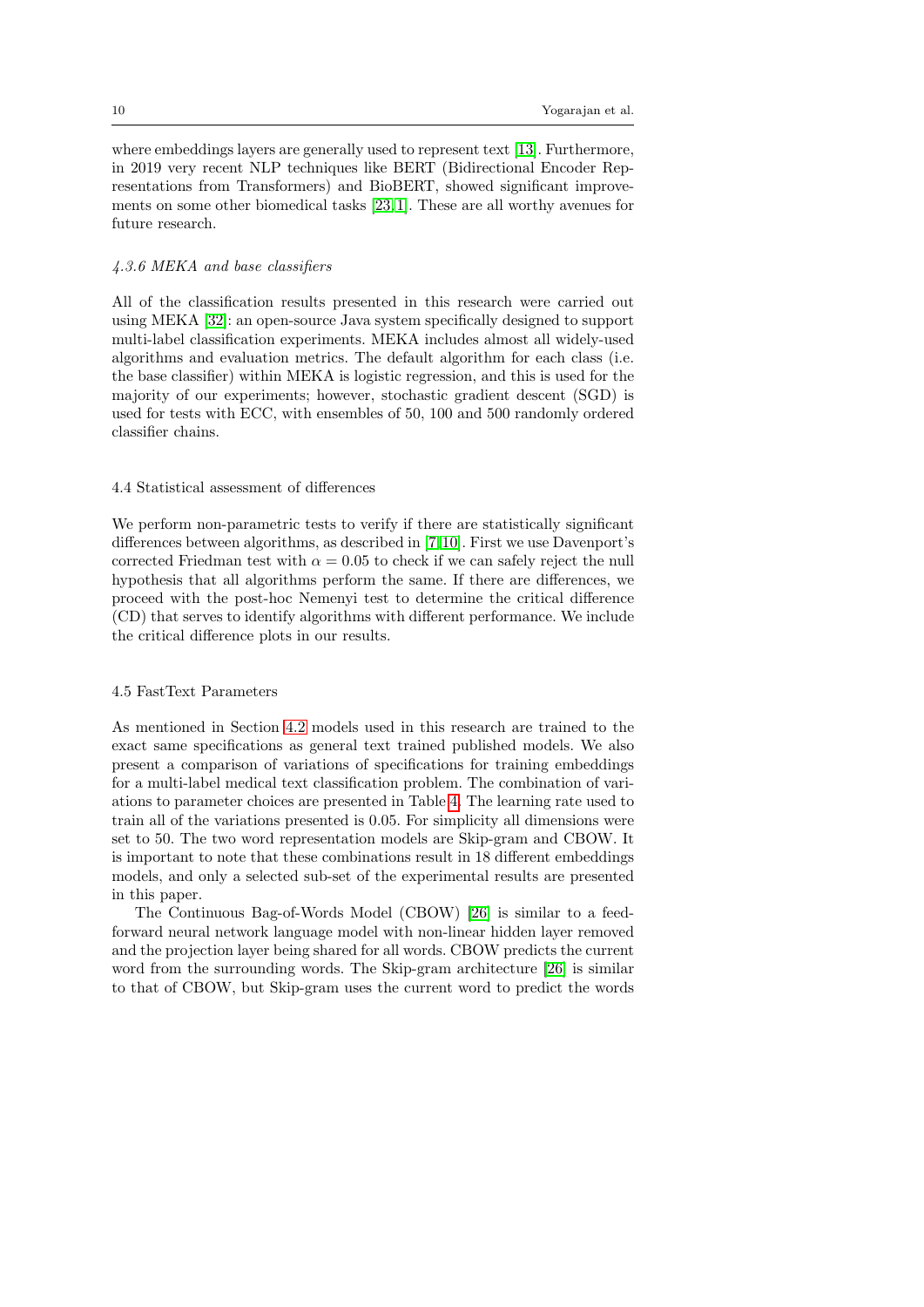<span id="page-10-0"></span>Table 4 Variations of parameter choices for embeddings trained using fastText are presented. These options are used for both CBOW and Skip-gram. Option "I" contains the exact same parameters choices as the published model W300. "neg" refers to the number of negative samples per positive sample. [minn, maxn] refers to minimum length and maximum length respectively. \*Option V sets maxn  $= 0$ , this means no sub-words will be used by fastText. Hence, the model should give similar results to that of word2vec.

| Option | Dimensions | Window<br>Size | neg | minn | Character $n$ -gram<br>maxn | Loss Function        | Epoch |
|--------|------------|----------------|-----|------|-----------------------------|----------------------|-------|
|        | 50         | 5              | 10  | 5    | 5                           | softmax              |       |
|        | 50         | 3              | 10  | .,   | 5                           | softmax              |       |
| Ш      | 50         |                | 10  | .,   | 5                           | softmax              |       |
| ΙV     | 50         | .,             | 5   | .,   | 5                           | softmax              |       |
| V*     | 50         | h              | 10  |      |                             | softmax              |       |
| VI     | 50         | h              | 10  | 3    | 3                           | softmax              |       |
| VH     | 50         | h              | 10  | .,   | 5                           | hierarchical softmax |       |
| VHI    | 50         | h              | 10  | ð    | 5                           | negative sampling    |       |
|        | 50         |                | 10  | ð    |                             | softmax              |       |

before and after within a given range. For example, for a sentence "Male patient is admitted to the hospital", CBOW predicts the word "admitted" using the source context words ("Male", "patient", "is", "to", "the", "hospital"), whereas Skip-gram predicts context words like "patient" or "hospital" for the source word "admitted".

#### <span id="page-10-1"></span>4.6 Pre-processing Text Data

We present a comparison of F-measures between pre-processed discharge summary and text 'as is' as presented by MIMIC III data. MIMIC III data has been de-identified and pre-processed before being released for research access. Also, most models developed using MIMIC pre-process the text and truncate the maximum number of words [\[28\]](#page-24-5). Text pre-processing includes removal of tokens without alphabetic characters, down-casing all tokens, removal of punctuation and truncating the number of tokens in a given discharge summary.

On the other hand, experiments presented in this research use MIMIC III discharge summaries 'as is' with minimum pre-processing. This allows us to maximise the use of features in medical free-form text as embeddings are case sensitive. It also avoids the meanings of abbreviations and acronyms used in a medical context being altered. An example of text 'as is' followed by an example of pre-processed text is presented below:

Medicine HISTORY OF PRESENT ILLNESS: This is an 81-year-old female with a history of emphysema, presents with 3 days of shortness of breath thought by her primary care. Medications on Admission: Omeprazole 20 mg daily, Furosemide 10mg daily. Tablet Sustained Release 24 hr PO once a day.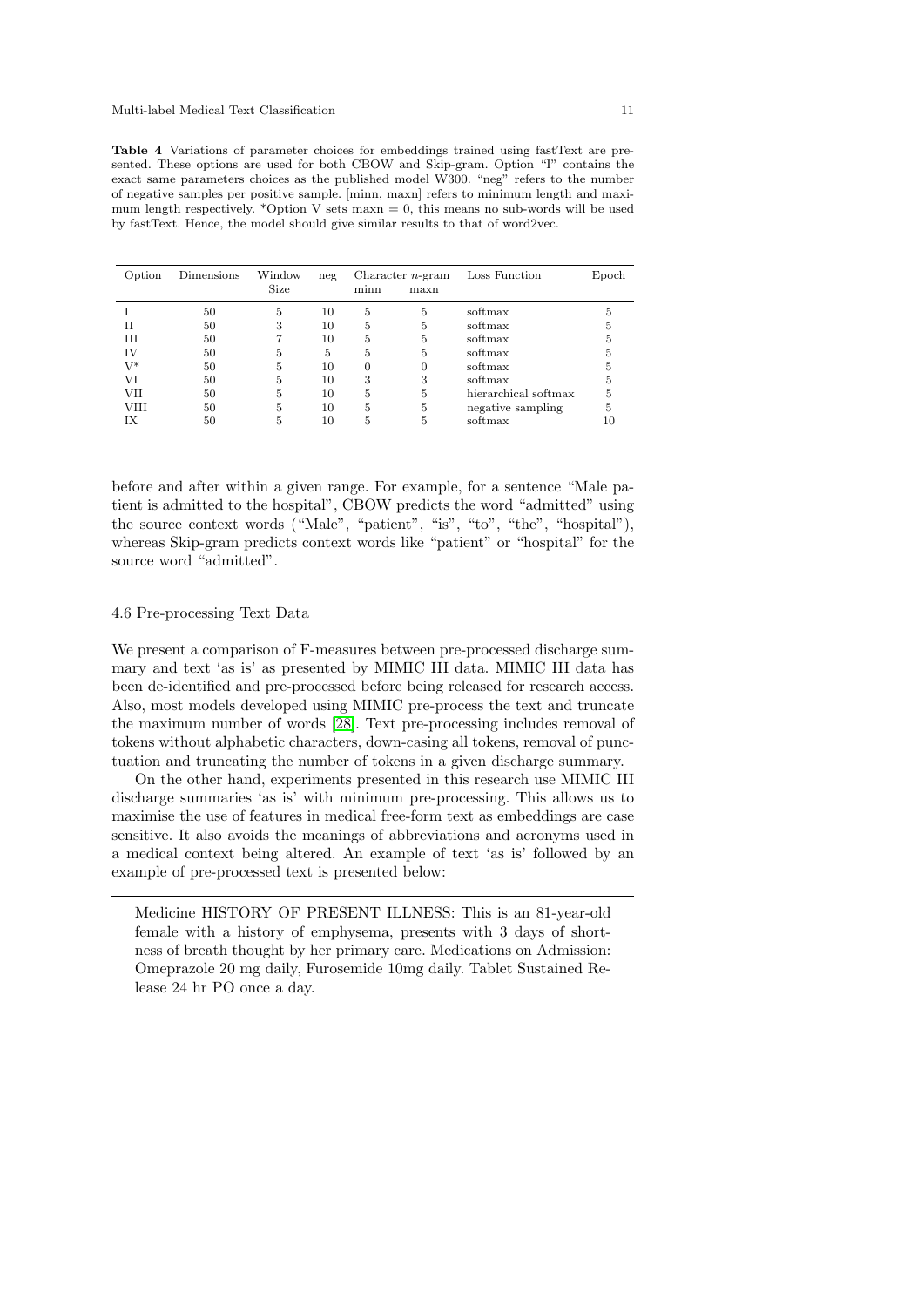medicine history of present illness this is an 81yearold female with a history of emphysema presents with days of shortness of breath thought by her primary care medications on admission omeprazole mg daily furosemide 10mg daily tablet sustained release hr po once a day

#### <span id="page-11-1"></span>4.7 Concatenating Embeddings

We explore the option of splitting the free-form medical data into sections and concatenating the embeddings. The discharge summary is split into seven logical sections: Admission Date, Past Medical History, Pertinent Results, Brief Hospital Course, Medications on Admission, Discharge Diagnosis and Followup Instructions. Embeddings for each section can be obtained and concatenated. For example, if a 50 dimensional embeddings model is used the resulting concatenated embedding has 350 dimensions. If the discharge summary does not include any of the sub-sections mentioned above, then the respect embeddings are all zeros. For hospital admissions with more than one available discharge summary, all the summaries are first embedded independently, and then averaged into one final embedding.

Another variation considers concatenating statistical outcomes of the embeddings from each of the sections of a given hospital admission. For these experiments we look at the minimum, maximum, mean, standard deviation, lower quartile and upper quartile of the embeddings, and hence the resulting embedding will have six times as many dimensions as the original one.

## 4.8 Tagging Words

We explore two variations of tagging words in medical free-form text. Part-ofspeech (POS) is a technique used where the syntactic categories of words in a given sentence are identified automatically. Common examples of such POS tags are: noun, verb, adjective, adverb, pronoun, preposition, conjunction and interjection. We make use of Natural Language Toolkit (NLTK<sup>[3](#page-11-0)</sup>) [\[4\]](#page-23-9) POS tagger, where if the input text is:

History of Present Illness 54 year old female with recent diagnosis of ulcerative colitis on mercaptopurine

#### output is:

HistoryNN ofIN PresentNNP IllnessNNP 54CD yearNN oldJJ femaleNN withIN recentJJ diagnosisNN ofIN ulcerativeJJ colitisNN onIN mercaptopurineJJ

<span id="page-11-0"></span> $^3\,$ http://nltk.org/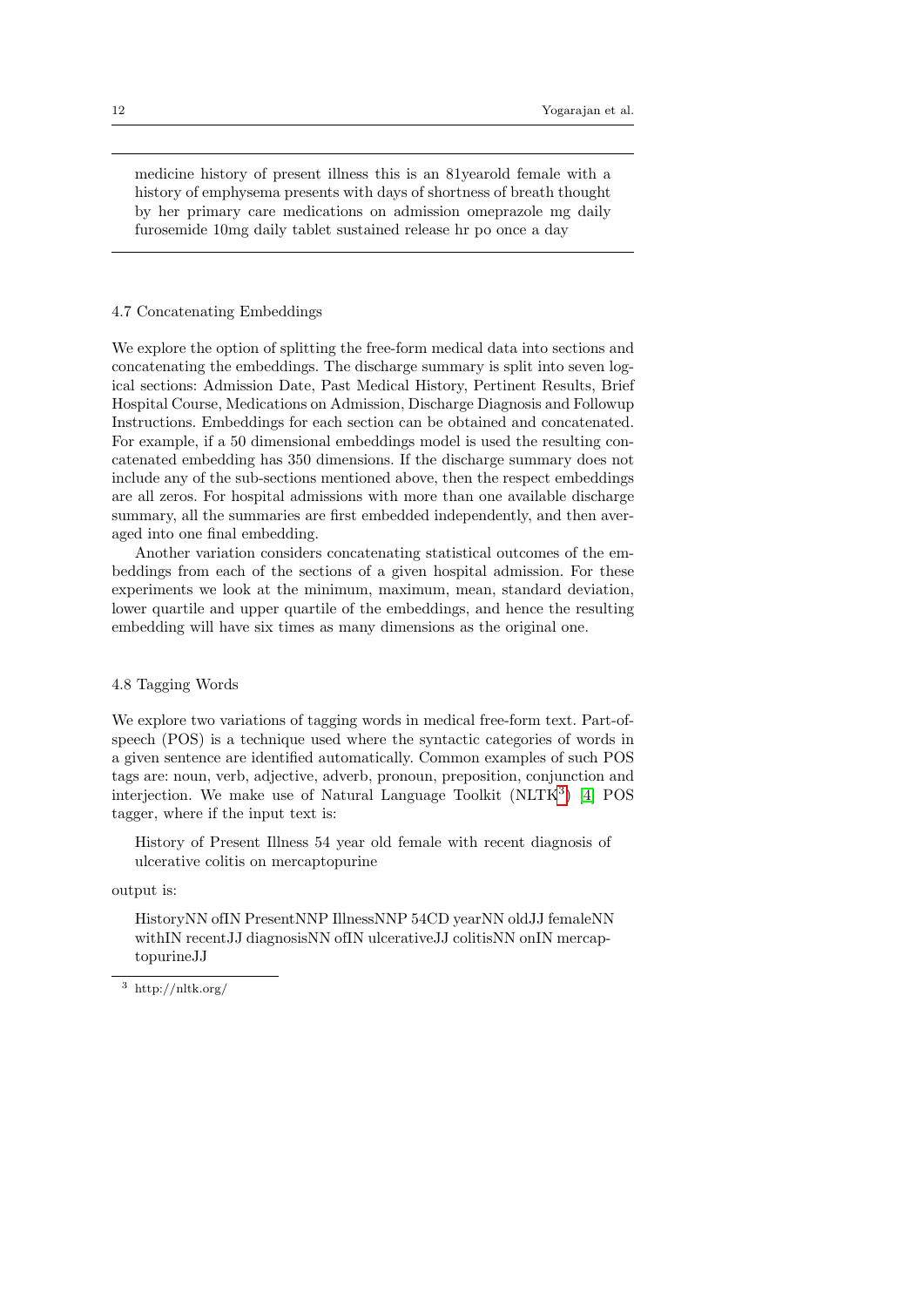where NN indicates a noun, IN is referring to preposition or conjunction, NNP is referring to a proper noun, CD is referring to numeral and JJ is referring to adjective or numeral.

Also, we tag the words of MIMIC III discharge summaries using the text splits presented in Section [4.7.](#page-11-1) Tokens in each of these sections are tagged with  $0, 1, 2, 3, 4, 5, 6$  for text in the seven splits Admission Date, Past Medical History, Pertinent Results, Brief Hospital Course, Medications on Admission, Discharge Diagnosis and Followup Instructions respectively.

## 5 Results

This section presents results for the top level ICD-9 grouping, the sub-level grouping, and the overall top 50 highest frequency ICD-9 codes where the number of labels are 18, 155, and 50 respectively. The top level ICD-9 groupings are primarily used to present comparisons and detailed results for the multi-label medical text classification techniques mentioned in Section [4.](#page-4-0) Results are primarily presented at the level of individual labels to enable better understanding of the imbalanced nature of the data and to observe improvements in F-measure. We also present micro-averaged and macro-averaged F1 scores to facilitate comparisons across the variations in embeddings to the overall system.

#### <span id="page-12-0"></span>5.1 Top-Level Groups of Medical Codes

This section presents results for the 18 top-level ICD-9 groups, as mentioned in Table [2.](#page-6-0) We also present comparisons of 18 groups treated as individual binary problems, as presented in Yogarajan et al. (2020) [\[40\]](#page-25-2), where appropriate. The results in this section are aligned with the experimental methodology as described above.

#### 5.1.1 Comparing Multi-label Classifiers

Table [5](#page-13-0) presents a comparison between several multi-label classifiers to predict the 18 top-level ICD-9 groups. Critical difference plots are available in Figure [2.](#page-13-1) Performance when considering the 18 groups as individual binary classification problems is also presented. All experiments use the T300 word embedding and 10-fold cross validation. As anticipated, using multi-label variations does provide advantage over the individual binary classification case. Evidently, for most ICD-9 groups ECC using with logistic regression (LR) performs best. Optimising the number of iterations and epochs can improve F-measure results. ECC-LR with a ridge value of  $R = 1$  and the number of iterations  $I = 10$  achieves the best results overall. Experiments across a range of different ridge values provided almost identical values for F-measure, hence only a ridge value of 1 is included in Table [5.](#page-13-0)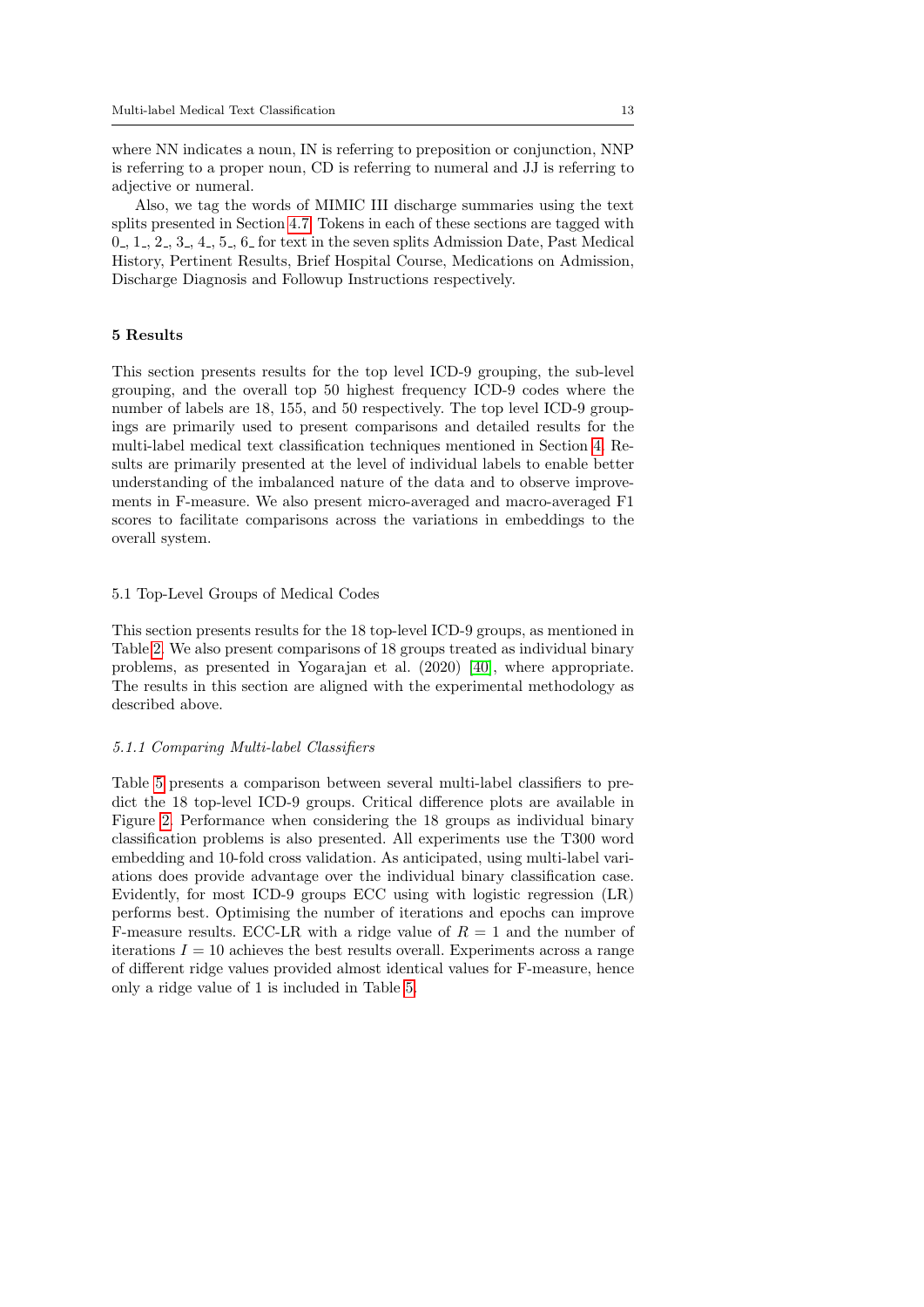| $ICD-9$ | BR-LR | MLkNN | $_{\rm CC\text{-}LR}$ | ECC-SGD |           |       |       | $_{\text{ECC-LR}}$ |
|---------|-------|-------|-----------------------|---------|-----------|-------|-------|--------------------|
| groups  |       |       |                       |         | Best case |       |       | Best case          |
|         |       |       |                       | F1      | $E =$     | $I =$ | F1    | $I =$              |
|         |       |       |                       |         |           |       |       |                    |
| circ    | 0.932 | 0.921 | 0.932                 | 0.933   | 100       | 10    | 0.932 | 30, 100            |
| $e+v$   | 0.829 | 0.823 | 0.812                 | 0.831   | 100       | 30    | 0.830 | 30, 100            |
| endo    | 0.848 | 0.839 | 0.848                 | 0.851   | 50        | 100   | 0.848 | 10, 30, 100        |
| resp    | 0.777 | 0.703 | 0.770                 | 0.784   | 500       | 10    | 0.782 | 30                 |
| inj     | 0.662 | 0.590 | 0.653                 | 0.683   | 500       | 10    | 0.686 | 30                 |
| gen     | 0.731 | 0.657 | 0.731                 | 0.735   | 500       | 30    | 0.739 | 10, 30, 100        |
| diges   | 0.696 | 0.600 | 0.694                 | 0.706   | 50        | 30    | 0.713 | 10                 |
| bld     | 0.571 | 0.494 | 0.571                 | 0.577   | 50        | 100   | 0.612 | 10                 |
| symp    | 0.487 | 0.361 | 0.463                 | 0.489   | 50        | 10    | 0.552 | 10                 |
| ment    | 0.542 | 0.299 | 0.538                 | 0.562   | 500       | 30    | 0.590 | 10                 |
| nerv    | 0.543 | 0.376 | 0.522                 | 0.530   | 100       | 10    | 0.589 | 10                 |
| inf     | 0.647 | 0.547 | 0.651                 | 0.667   | 500       | 30    | 0.683 | 10                 |
| musc    | 0.298 | 0.086 | 0.302                 | 0.272   | 500       | 30    | 0.410 | 10                 |
| pren    | 0.594 | 0.575 | 0.592                 | 0.588   | 500       | 10    | 0.590 | 10                 |
| neop    | 0.703 | 0.500 | 0.705                 | 0.709   | 500       | 10    | 0.718 | 10                 |
| skin    | 0.347 | 0.075 | 0.349                 | 0.328   | 500       | 10    | 0.413 | 10                 |
| cong    | 0.384 | 0.294 | 0.383                 | 0.361   | 500       | 100   | 0.449 | 30                 |
| preg    | 0.592 | 0.267 | 0.572                 | 0.542   | 500       | 100   | 0.514 | 100                |
|         |       |       |                       |         |           |       |       |                    |

<span id="page-13-0"></span>Table 5 Comparison of F-measures for the 18 top level ICD-9 groups is presented for varying multi-label classifiers. I indicates number of iterations and E is the number of epochs to perform. T300 is used for embeddings. Bold is used to indicate F-measures better than that of the BR-LR, and underline to indicate the best F-measure across all presented.



<span id="page-13-1"></span>Fig. 2 Critical difference plots. Nemenyi post-hoc test (95% confidence level), identifying statistical differences between methods in our tests.

#### <span id="page-13-2"></span>5.1.2 FastText Parameter Choices

Table [6](#page-14-0) presents a comparison of F-measures of the fastText parameter choices I-IX for both CBOW and Skip-gram embeddings as outlined in Section [4.5.](#page-9-0) Critical difference plots are available in Fig. [3.](#page-14-1) Results correspond to 18 embeddings  $\times$  13 classifiers  $\times$  10 folds cv for a total of 2340 tests. The best F-measure among the models using the options presented in Table [4](#page-10-0) for CBOW is also presented. Evidently, for all 18 groups, Skip-gram out-performs CBOW. Option I has the same specifications as the W300 embeddings, and the embeddings presented in Table [3](#page-7-0) are trained as per option I for comparison. However, it is evident from Table [6](#page-14-0) that varying the fastText parameters impacts F-measures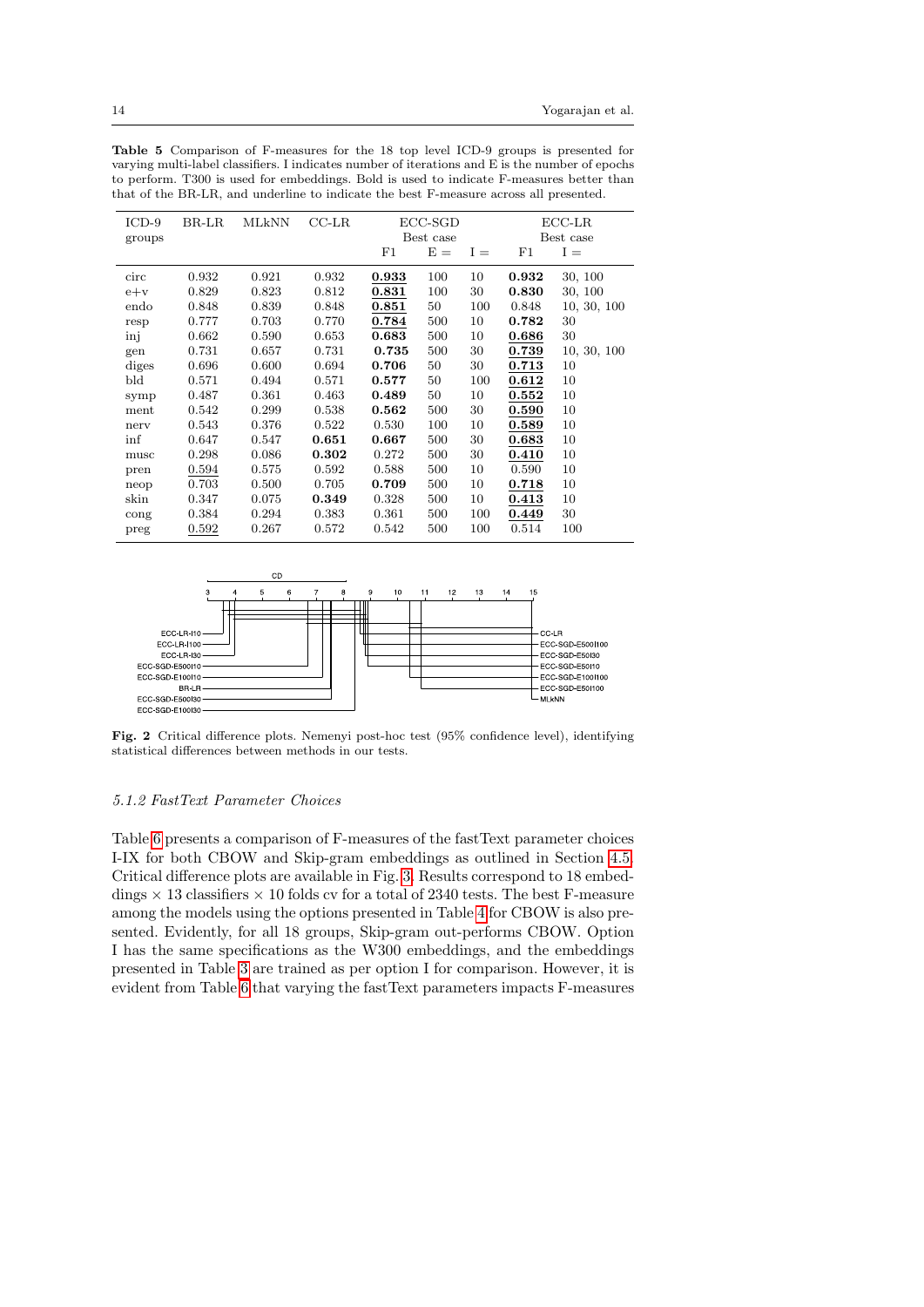<span id="page-14-0"></span>Table 6 Comparison of F-measures for top level ICD-9 groups for embeddings obtained by varying fastText parameters, as presented in Table [4.](#page-10-0) Options I to IX match that of Section [4.5.](#page-9-0) Embeddings are trained on TREC data and the classifier used for experiments is BR with logistic regression and  $R = 1$ . Best F1 score for CBOW models are presented on the left. Bold is used to indicate F-measures better than the best CBOW F1 score, and underline is used to indicate the best F1 across the options presented.

| $ICD-9$ | <b>CBOW</b> |       |             |       |       | Skip-gram |       |       |       |       |
|---------|-------------|-------|-------------|-------|-------|-----------|-------|-------|-------|-------|
| groups  | Best F1     | I     | $_{\rm II}$ | Ш     | IV    | V         | VI    | VII   | VIII  | IX    |
| circ    | 0.924       | 0.925 | 0.923       | 0.926 | 0.925 | 0.925     | 0.925 | 0.923 | 0.926 | 0.925 |
| $e+v$   | 0.823       | 0.824 | 0.822       | 0.823 | 0.822 | 0.823     | 0.823 | 0.821 | 0.823 | 0.822 |
| endo    | 0.839       | 0.840 | 0.838       | 0.840 | 0.840 | 0.841     | 0.839 | 0.838 | 0.841 | 0.841 |
| resp    | 0.723       | 0.734 | 0.729       | 0.737 | 0.738 | 0.735     | 0.736 | 0.721 | 0.732 | 0.736 |
| inj     | 0.607       | 0.614 | 0.612       | 0.621 | 0.616 | 0.612     | 0.614 | 0.608 | 0.618 | 0.619 |
| gen     | 0.659       | 0.665 | 0.661       | 0.671 | 0.669 | 0.667     | 0.664 | 0.653 | 0.666 | 0.670 |
| diges   | 0.653       | 0.655 | 0.648       | 0.655 | 0.655 | 0.651     | 0.655 | 0.638 | 0.657 | 0.658 |
| Ыd      | 0.489       | 0.509 | 0.500       | 0.507 | 0.512 | 0.513     | 0.504 | 0.487 | 0.506 | 0.511 |
| symp    | 0.413       | 0.421 | 0.416       | 0.414 | 0.422 | 0.414     | 0.403 | 0.396 | 0.422 | 0.421 |
| ment    | 0.411       | 0.427 | 0.426       | 0.433 | 0.442 | 0.430     | 0.447 | 0.445 | 0.434 | 0.440 |
| nerv    | 0.442       | 0.456 | 0.449       | 0.454 | 0.456 | 0.448     | 0.446 | 0.425 | 0.457 | 0.459 |
| inf     | 0.587       | 0.599 | 0.596       | 0.597 | 0.599 | 0.590     | 0.598 | 0.591 | 0.598 | 0.601 |
| musc    | 0.139       | 0.138 | 0.120       | 0.144 | 0.147 | 0.143     | 0.156 | 0.121 | 0.142 | 0.145 |
| pren    | 0.578       | 0.579 | 0.580       | 0.578 | 0.578 | 0.578     | 0.578 | 0.578 | 0.579 | 0.578 |
| neop    | 0.610       | 0.627 | 0.610       | 0.623 | 0.618 | 0.624     | 0.623 | 0.632 | 0.625 | 0.621 |
| skin    | 0.163       | 0.189 | 0.156       | 0.181 | 0.174 | 0.169     | 0.170 | 0.150 | 0.180 | 0.178 |
| cong    | 0.152       | 0.184 | 0.182       | 0.196 | 0.201 | 0.181     | 0.207 | 0.170 | 0.202 | 0.191 |
| preg    | 0.234       | 0.318 | 0.241       | 0.312 | 0.323 | 0.286     | 0.306 | 0.202 | 0.319 | 0.327 |



<span id="page-14-1"></span>Fig. 3 Critical difference plots. Nemenyi post-hoc test (95% confidence level), identifying statistical differences between learning methods. CBOW values correspond to the best performance for this embedding.

across all 18 ICD-9 groups, but not necessarily always for the better. Thus, care must be taken when selecting these parameters.

# 5.1.3 Pre-processing

Figure [4](#page-15-0) presents a comparison of text pre-processed and truncated with the text 'as is' within MIMIC III. As mentioned earlier, MIMIC III pre-processes and de-identifies all free-form text released to the public. Here we further process the discharge summary and truncate it to the maximum number of tokens. Generally, the option of discharge summary pre-processed and truncated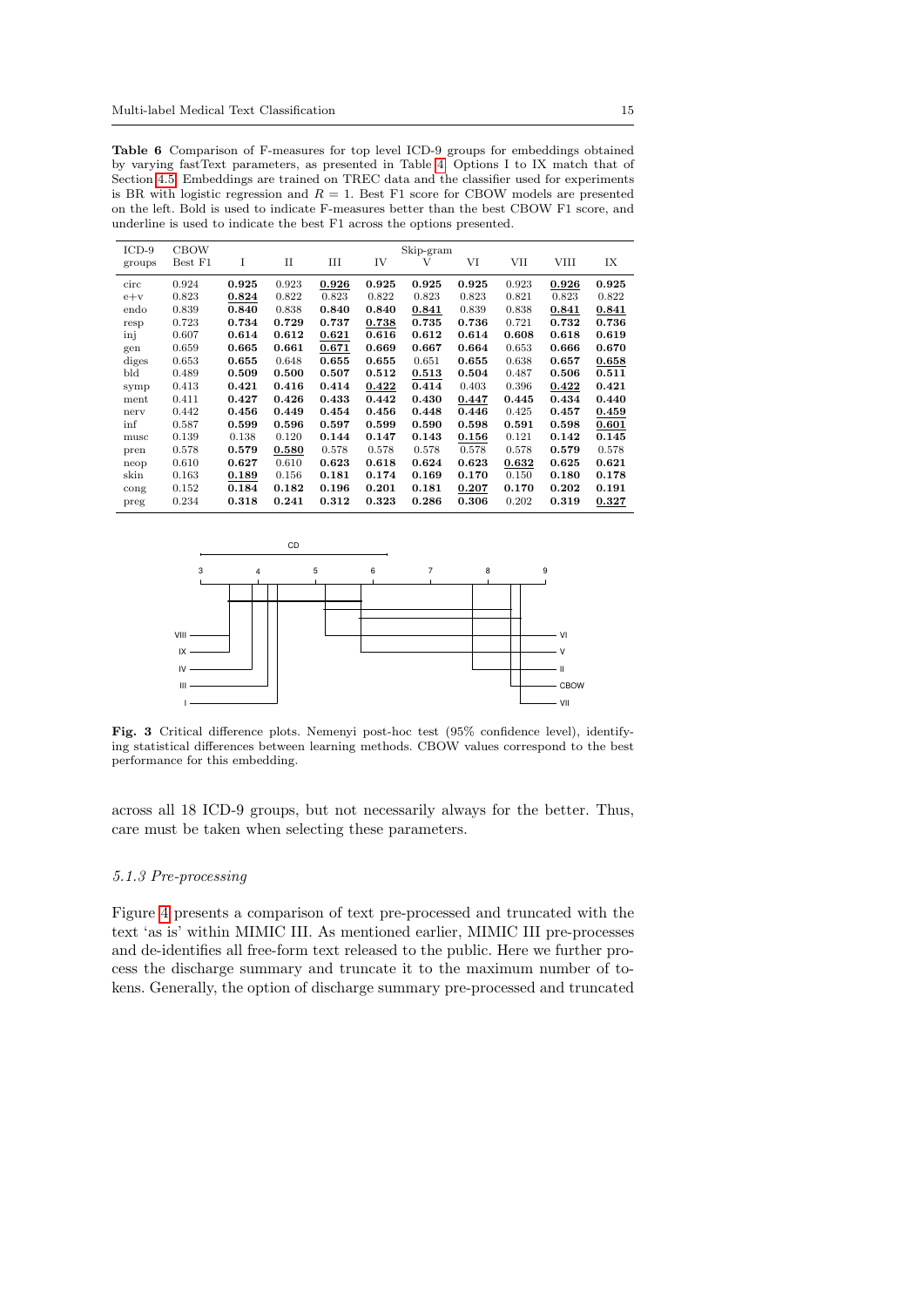

<span id="page-15-0"></span>Fig. 4 A comparison of F-measures for top level ICD-9 groups between MIMIC III discharge summary used 'as is' vs pre-processed. Maximum length indicates pre-processed text being truncated to a maximum token length. Classifier used for experiments is ECC with base classifier of logistic regression, ridge value of one. Embeddings used is T300. Pre-processed text is presented with solid lines and dashes represent text 'as is'.

to 1000 tokens maximum performs much worse than the other options. However, when comparing the text 'as is' to the other two pre-processed options, there is very little or no difference in the F-measures. Even for very infrequent categories the differences in F-measure are very marginal. Hence, the question of benefits over trade-off (known and unknown) with regard to preprocessing medical text, or not, remains unclear. It's important to point out that apart from the results presented in this section, all other results presented in this paper are obtained using discharge summaries without any additional pre-processing or truncating other than that already done by MIMIC III.

### 5.1.4 Comparison between Embeddings

Figure [5](#page-16-0) presents a comparison of top-level ICD-9 groups between CBOW and Skip-gram models, and between 300 and 600 dimensions. As observed in the binary case, presented in [\[40\]](#page-25-2), increase in dimension does provide an improvement in F-measure. This is more evident with lower frequency groups such as skin, cong and preg. Skip-gram is consistently better than CBOW as observed in Section [5.1.2.](#page-13-2) We also compared W300 embeddings, and multi-label variations also present similar observations to that of the binary case, where health-related pre-trained embeddings provide an advantage over general text pre-trained embeddings across all 18 groups.

Figure [6](#page-16-1) presents a comparison of embeddings formed by concatenating embeddings as per Section [4.7.](#page-11-1) The base embeddings used here are T50. CONCAT300 is formed by concatenating the embeddings of the statistical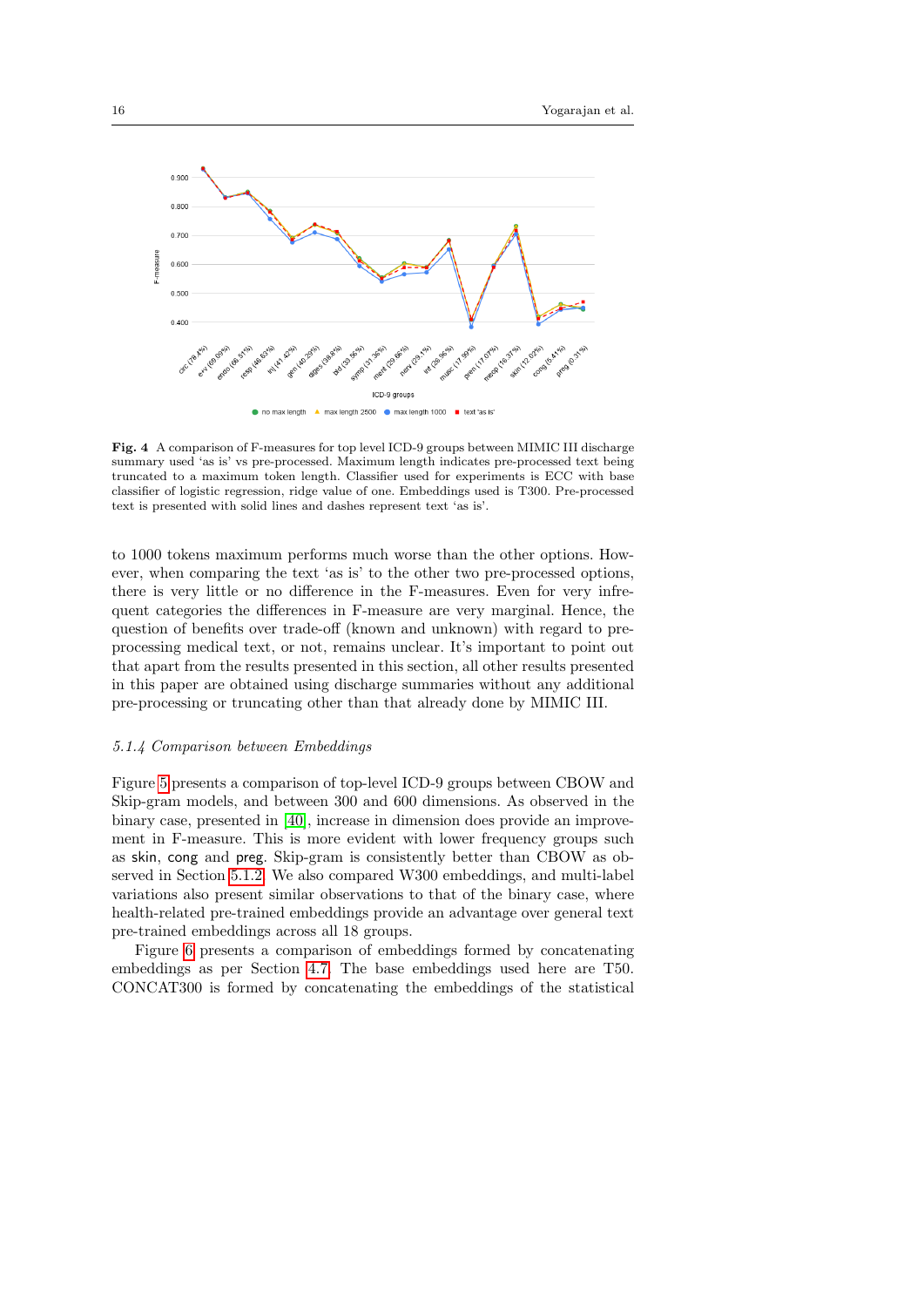

<span id="page-16-0"></span>Fig. 5 A comparison of F-measures for top level ICD-9 groups presented for embeddings trained using CBOW vs Skip-gram models with dimensions 300 and 600. All experiments used ECC with logistic regression as the base classifier, using a ridge value of one.



<span id="page-16-1"></span>Fig. 6 A comparison of F-measures for top level ICD-9 groups is presented. F-measures for two models T50 and T300 are indicated with dashes. Two variations of concatenations CONCAT300 and CONCAT350 are presented with solid lines. All experiments used ECC with logistic regression as the base classifier, using a ridge value of one.

outcomes, i.e. CONCAT300 = 50 dim  $\times$  (min + max + mean + sd + q1 + q3). CANCAT350 is formed by concatenating the embeddings of the seven text splits 7  $\times$  50 dim. In comparison, both CONCAT300 and CONCAT350 improve F-measures relative to the base embeddings T50 except for the ICD-9 group pren. CONCAT350 generally performs better than CONCAT300.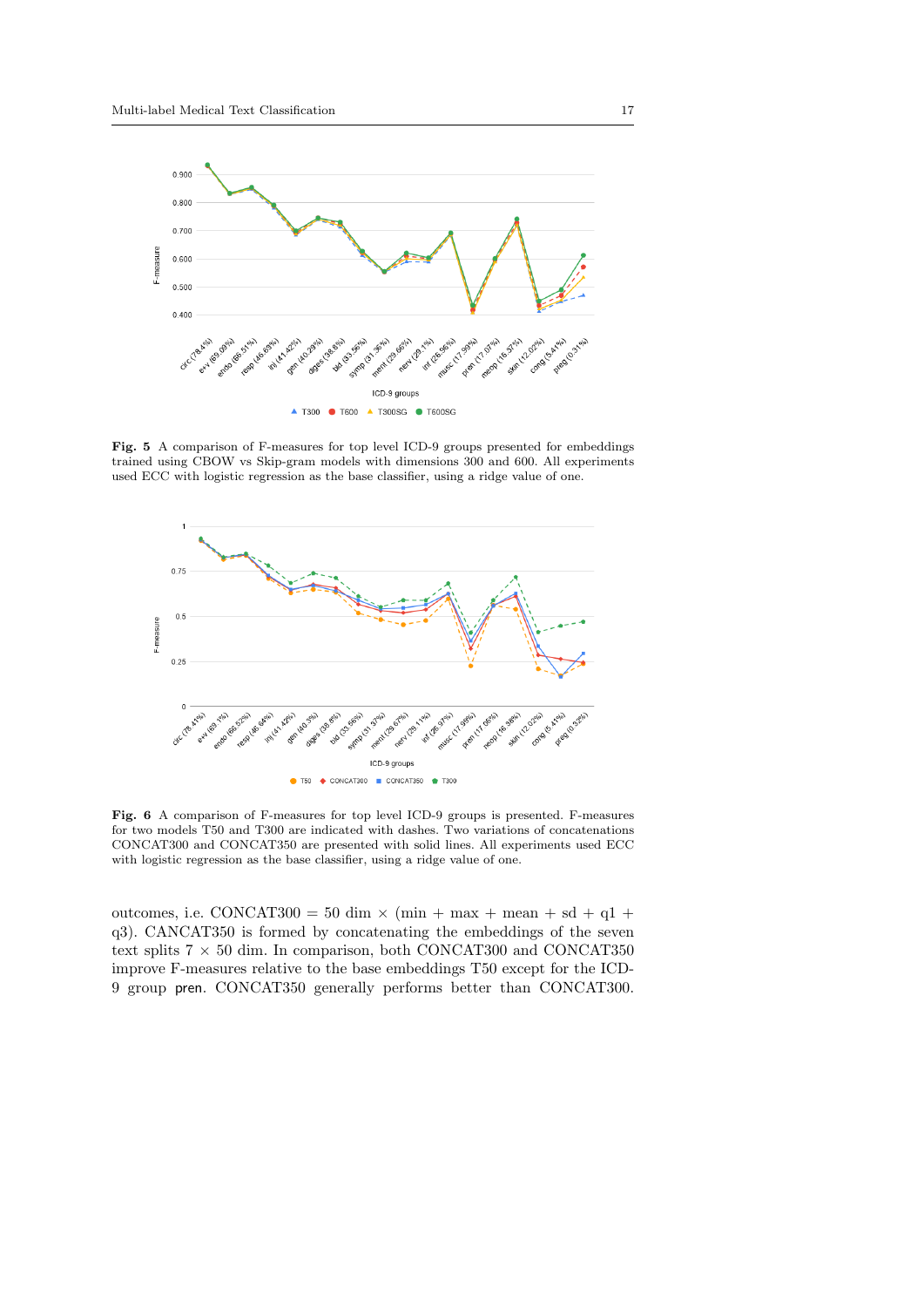However, the T300 embeddings outperform both CONCAT300 and CON-CAT350 across all 18 groups. Also, the improvements that CONCAT300 and CONCAT350 produce over T50 are not replicated for larger embeddings. For instance when starting with T300 and generating CONCAT1800, or CON-CAT2100, no significant improvements are observed. This maybe due to the fact that T300 already performs much better than T50, possibly not leaving much room for further improvement. More future research is needed to investigate this behaviour in more detail.

## 5.1.5 Tagging Words



<span id="page-17-0"></span>Fig. 7 A comparison of F-measures for top level ICD-9 groups between discharge summaries with and without a POS tagger, and with text split tags. All experiments used ECC with logistic regression as the base classifier, using a ridge value of one.

Figure [7](#page-17-0) presents a comparison of F-measures for top level ICD-9 groups among the MIMIC III discharge summaries with POS tags, with text split tags and for the raw text without any tagging. Evidently, except for categories bld, sym, and preg, using a POS tagger does not improve the F-measures. For categories bld, sym and preg the use of the POS tagger improves the F-measure, from 0.612 to 0.616, from 0.552 to 0.555, and from 0.470 to 0.491, respectively. When using the text split tagger, the F1 score for circ is equivalent to the no-tagger case, and for category endo there is a small improvement from 0.848 to 0.850.

#### 5.1.6 Summary: Top level ICD-9 Groups

The 18 top-level ICD-9 groups are used to present experimental results of several variations of techniques as outlined in Section [4.](#page-4-0) Skip-gram models im-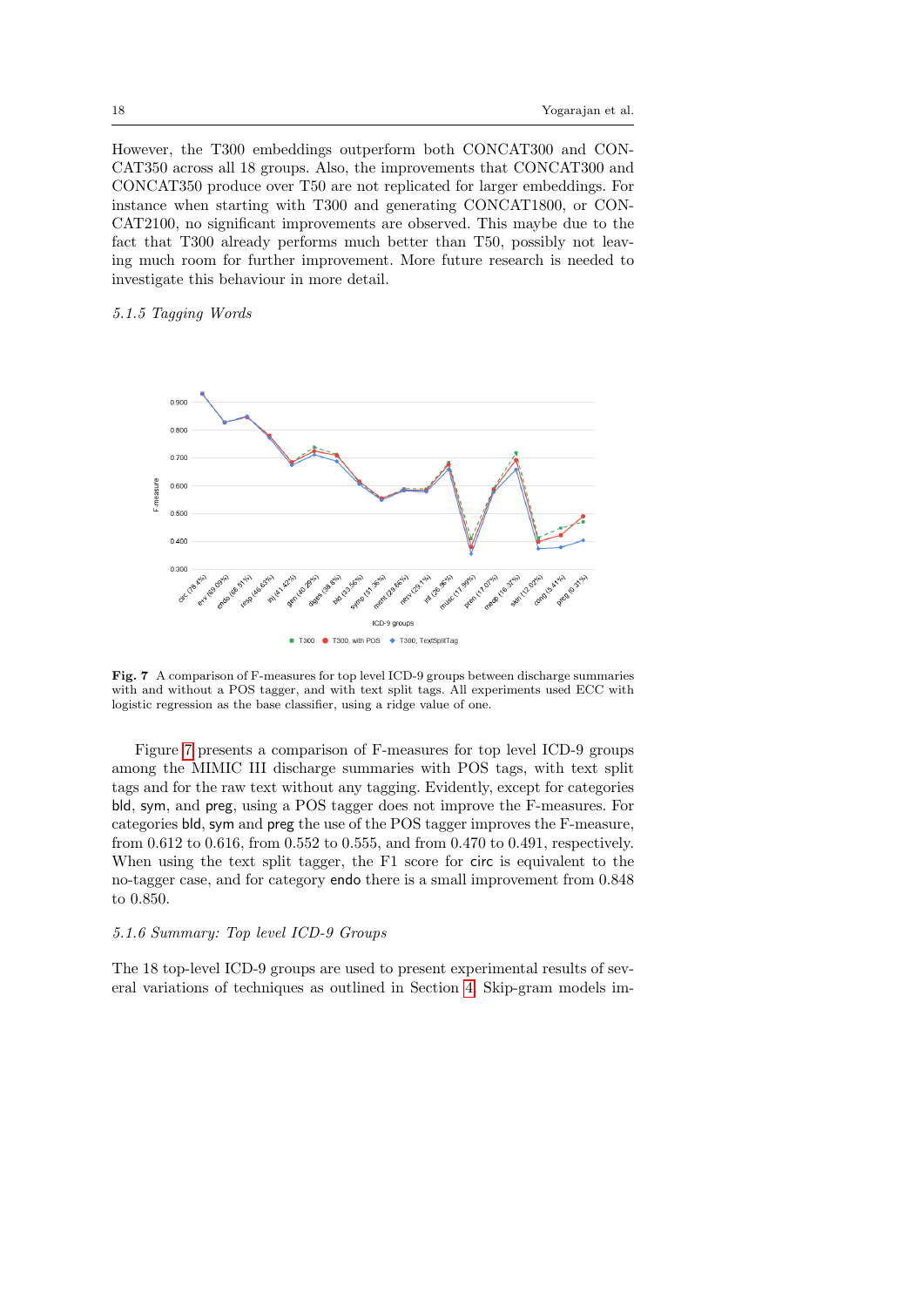| $ICD-9$<br>groups | ML Classifier                         | Concatenating Embeddings                           | Text Tagger                   | Pre-processing<br>Text            |
|-------------------|---------------------------------------|----------------------------------------------------|-------------------------------|-----------------------------------|
| circ              | ECC-SGD,<br>$E=100, I=10$             | $T50 <$ CONCAT300 $<$ CONCAT350 $<$ T300           | no tagger $=$<br>TextSplitTag | truncated to 2500                 |
| $e+v$             | ECC-SGD,<br>$E=100, I=30$             | $T50 <$ CONCAT350 $<$ CONCAT300 $<$ T300           | no tagger                     | truncated to 2500,<br>no truncate |
| endo              | ECC-SGD.<br>$E=50, I=100$             | $T50 <$ CONCAT300 $<$ CONCAT350 $<$ T300           | <b>TextSplitTag</b>           | no truncate                       |
| resp              | ECC-SGD.<br>$E=500, I=10$             | $T50 <$ CONCAT300 $<$ CONCAT350 $<$ T300           | no tagger                     | no truncate                       |
| inj               | $ECC$ -LR<br>$R = 1, I = 30$          | $T50 <$ CONCAT300 $<$ CONCAT350 $<$ T300           | no tagger                     | truncated to 2500                 |
| gen               | $ECC-LR R = 1$ ,<br>$I = 10, 30, 100$ | $T50 <$ CONCAT350 $<$ CONCAT300 $<$ T300           | no tagger                     | text 'as is'                      |
| diges             | $ECC$ -LR<br>$R = 1, I = 10$          | $T50 <$ CONCAT350 $<$ CONCAT300 $<$ T300           | no tagger                     | text 'as is'                      |
| bld               | $ECC$ -LR<br>$R = 1, I = 10$          | $T50 <$ CONCAT300 $<$ CONCAT350 $<$ T300           | <b>POS</b>                    | no truncate                       |
| symp              | $ECC$ -LR<br>$R = 1, I = 10$          | $T50 <$ CONCAT300 $<$ CONCAT350 $<$ T300           | <b>POS</b>                    | no truncate                       |
| ment              | $ECC$ -LR<br>$R = 1, I = 10$          | $T50 < \text{CONCAT}300 < \text{CONCAT}350 < T300$ | no tagger                     | no truncate                       |
| nerv              | $ECC$ -LR<br>$R = 1, I = 10$          | $T50 <$ CONCAT300 $<$ CONCAT350 $<$ T300           | no tagger                     | no truncate                       |
| inf               | $ECC$ -LR<br>$R = 1, I = 10$          | $T50 <$ CONCAT350 = CONCAT300 $<$ T300             | no tagger                     | no truncate                       |
| musc              | $ECC$ -LR<br>$R = 1, I = 10$          | $T50 <$ CONCAT300 $<$ CONCAT350 $<$ T300           | no tagger                     | no truncate                       |
| pren              | BR, Log,<br>$R = 1$                   | CONCAT350 < CONCAT300 < T50 < T300                 | no tagger                     | truncated to 2500                 |
| neop              | $ECC$ -LR<br>$R = 1, I = 10$          | $T50 <$ CONCAT300 $<$ CONCAT350 $<$ T300           | no tagger                     | no truncate                       |
| skin              | $ECC$ -LR<br>$R = 1, I = 10$          | $T50 <$ CONCAT300 $<$ CONCAT350 $<$ T300           | no tagger                     | truncated to 2500                 |
| cong              | $ECC$ -LR<br>$R = 1, I = 30$          | $T50 <$ CONCAT350 $<$ CONCAT300 $<$ T300           | no tagger                     | no truncate                       |
| preg              | BR-LR.<br>$R = 1$                     | $T50 <$ CONCAT300 $<$ CONCAT350 $<$ T300           | POS                           | text 'as is'                      |

<span id="page-18-0"></span>Table 7 A summary of the choices which produce the best F-measure for the top-level ICD-9 groups is presented.

prove the F-measures of all 18 groups compared to CBOW. Also, we presented comparisons of several variations of parameters to pre-trained embeddings for both CBOW and Skip-gram. Results to such modifications indicate changes to F-measures across all 18 labels, but not always for the better (see section [5.1.2](#page-13-2) for details of results). The T600SG embeddings are the best-performing choice for all but one of the groups. It is only for category gen that the CBOW-based T600 manages to outperform T600SG. As observed in the binary case, embeddings trained using health-related data do provide an advantage over general text pre-trained embeddings. Also, higher dimensions improve F-measures, especially evident in low-frequency categories. A summary of the choices which provided the best F-measure for each ICD-9 top-level groups is presented in Table [7.](#page-18-0)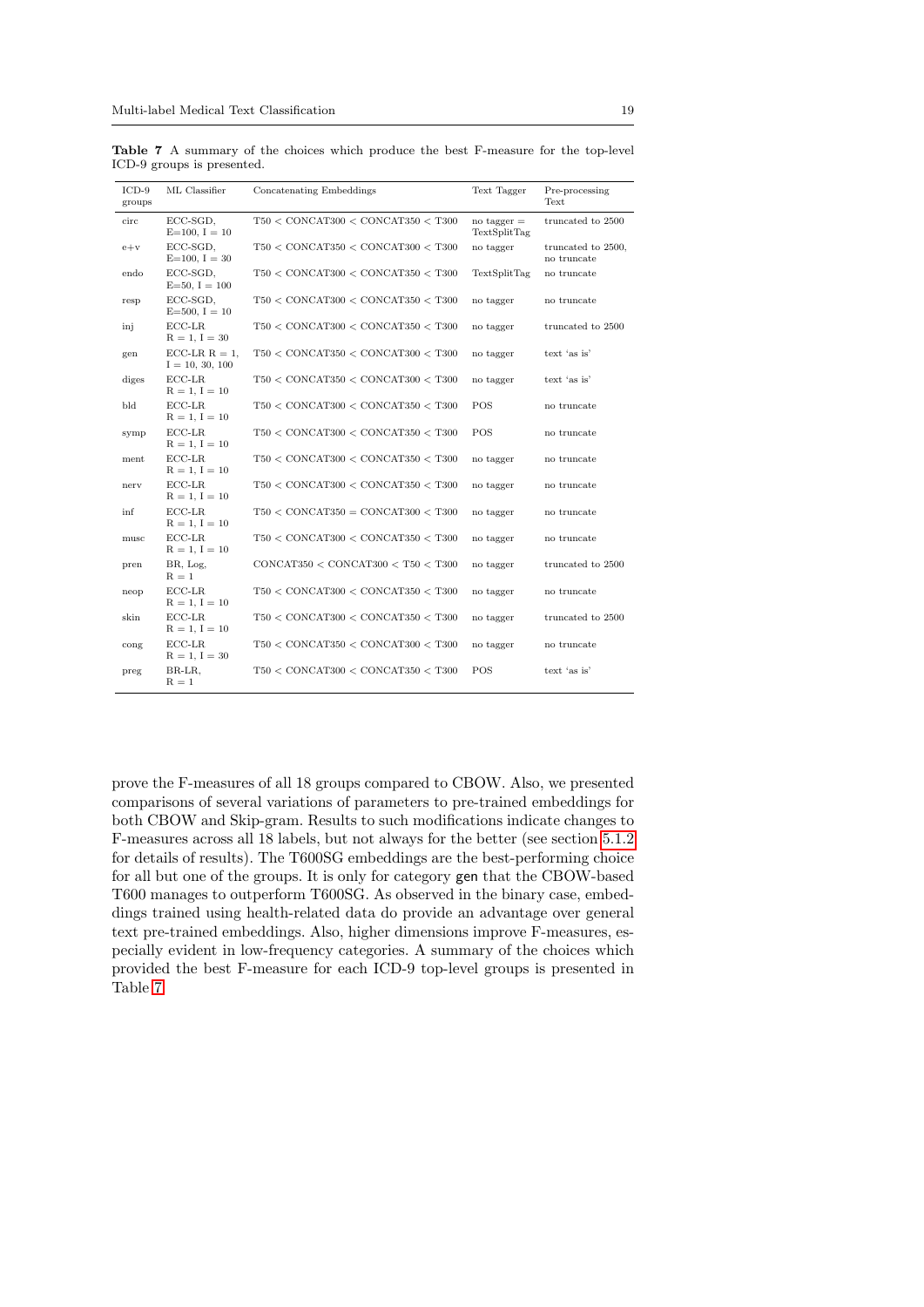

<span id="page-19-0"></span>Fig. 8 A comparison of F-measures for the top 50 most frequently occurring ICD-9 codes ordered from the highest frequency ICD-9 code 401.9 down to the 50th V15.82, is presented. Comparisons are between the W300 and T300 embeddings as well as the T300 and T600 embeddings. All experiments used ECC with logistic regression as the base classifier, using a ridge value of one.



<span id="page-19-2"></span><span id="page-19-1"></span>Fig. 9 A comparison of F-measures for most frequently occurring top 50 ICD-9 codes ordered from the highest frequent ICD-9 code 401.9 to the 50th V15.82 is presented. Comparisons are between CBOW trained embeddings T300 and T600 (solid lines) with Skip-gram trained embeddings T300SG and T600SG (dashes). All experiments used ECC with logistic regression as the base classifier, using a ridge value of one.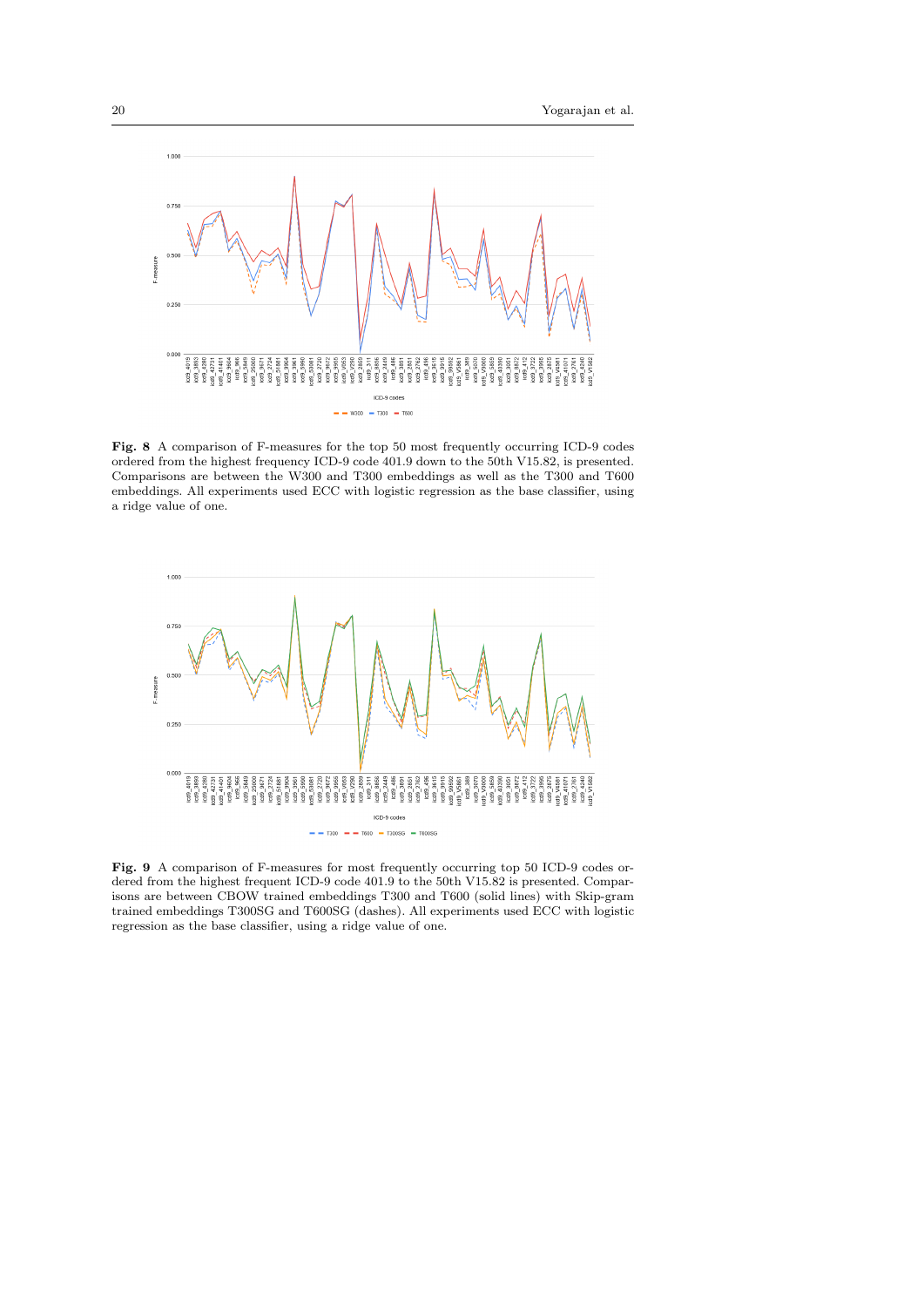

<span id="page-20-0"></span>Fig. 10 A comparison of F-measures between W300 and T300, and between 300 and 600 dimensions is presented for ICD-9 sub-level groups occurring in more than 5% of the cases in MIMIC III. All experiments used ECC with logistic regression as the base classifier, using a ridge value of one.



<span id="page-20-1"></span>Fig. 11 A comparison of F-measures between W300 and T300, and between 300 and 600 dimensions is presented for ICD-9 sub-level groups occurring in between 1% and 5% of the cases in MIMIC III. All experiments used ECC with logistic regression as the base classifier, using a ridge value of one.

# 5.2 Highest Frequency Medical Codes

This section presents the results for the top 50 most frequent individual ICD-9 codes. Mullenbach et al. (2018) [\[28\]](#page-24-5), arguably the most prominent work in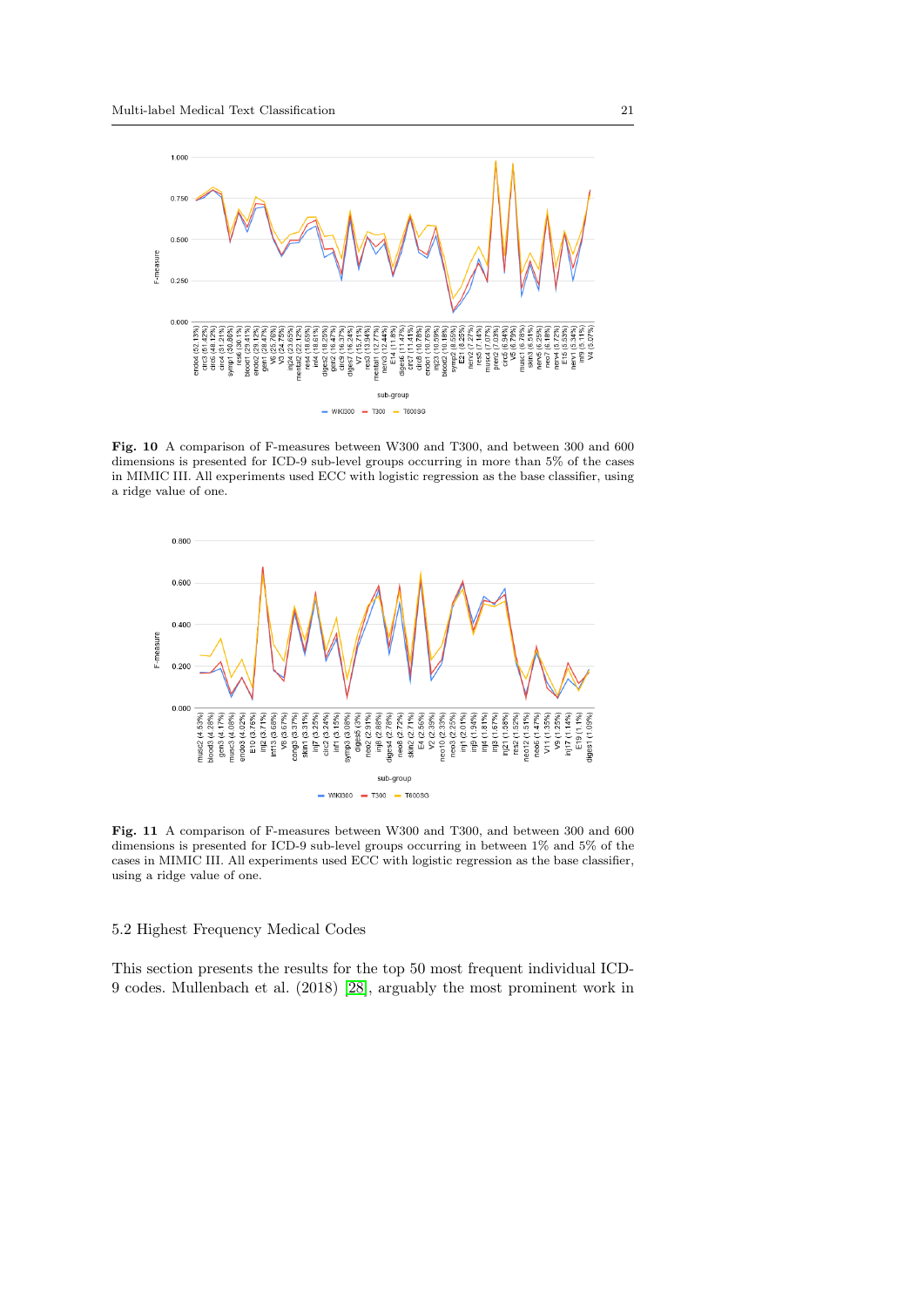

<span id="page-21-0"></span>Fig. 12 A comparison of F-measures between W300 and T300, and between 300 and 600 dimensions is presented for ICD-9 sub-level groups occuring in less than 1% of the cases in MIMIC III. All experiments used ECC with logistic regression as the base classifier, using a ridge value of one.

predicting ICD-9 codes from MIMIC III, considers the top 50 most frequent codes from both diagnosis and procedure ICD-9 codes. Hence, we also present results for the same top 50 ICD-9 codes where the most frequent code is 401.9 and occurs in 35.13% of all cases, whereas the least frequent code V15.82 is only present in about 5% of all cases (see Table [2](#page-6-0) for more details).

Figure [8](#page-19-0) presents a comparison of F-measures between general text pretrained embeddings W300 and health-related pre-trained T300 and T600 embeddings for the 50 topmost frequently occurring ICD-9 codes. As observed with the 18 top-level ICD-9 groups, when compared to general text trained embeddings, F-measures of health-related trained embeddings are better. Also an increase in dimensions from 300 to 600 results in a considerable improvement in F-measure, far more than what was noticed in the 18 label case. For example, for ICD-9 code 530.81 the F-measure improves from 0.194 to 0.329, and for 410.71 from 0.332 to 0.404.

Figure [9](#page-19-1) presents a comparison between CBOW and Skip-gram trained embeddings for the 50 topmost frequently occurring ICD-9 codes. As with the 18 label case, in general Skip-gram models are better than CBOW models, except for a few ICD-9 codes, such as 995.5, or 389.

#### 5.3 Sub-level Groups of Medical Codes

A comparison of F-measures for sub-level ICD-9 groups is presented where the 155 labels are treated as one multi-label classification problem. We only use the sub-groups which are recorded in more than ten unique hospital admissions,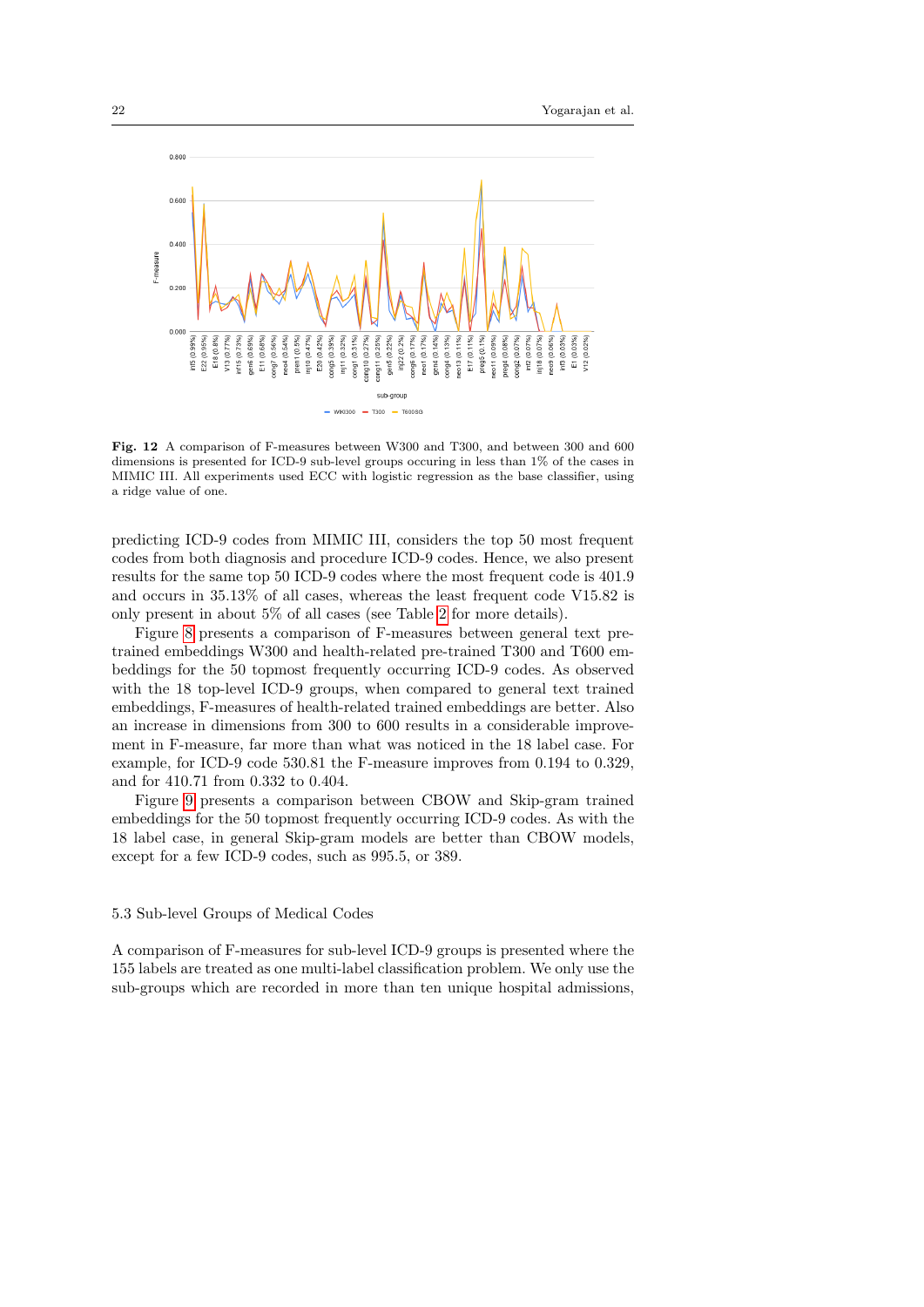| Model Description                  | Micro F1 | Macro F1 | Model  | Micro F1              | Macro F1 |
|------------------------------------|----------|----------|--------|-----------------------|----------|
| Top-level: 18 labels               |          |          |        | Top $50:50$ labels    |          |
| W <sub>300</sub>                   | 0.730    | 0.648    | W300   | 0.484                 | 0.434    |
| T300                               | 0.734    | 0.653    | T300   | 0.497                 | 0.445    |
| <b>T300SG</b>                      | 0.737    | 0.658    | T600   | 0.532                 | 0.486    |
| T300, truncated to $2500*$         | 0.737    | 0.654    | T600SG | 0.539                 | 0.493    |
| CONCAT <sub>300</sub>              | 0.676    | 0.589    |        |                       |          |
| CONCAT350                          | 0.702    | 0.593    |        | Sub-level: 155 labels |          |
| T <sub>300</sub> , POS tag         | 0.730    | 0.646    | W300   | 0.534                 | 0.293    |
| T300, TextSplitTag                 | 0.723    | 0.684    | T300   | 0.551                 | 0.306    |
| T300, ECC-SGD, $E=500$ , $I=100**$ | 0.721    | 0.634    | T600SG | 0.568                 | 0.337    |
| T <sub>600</sub>                   | 0.742    | 0.665    |        |                       |          |
| T600SG                             | 0.745    | 0.674    |        |                       |          |

<span id="page-22-0"></span>Table 8 Micro- and macro- averaged F-measures for multi-label medical text classification problem with 18, 50 and 155 labels is presented. All experiments used ECC with logistic regression as the base classifier, using a ridge value of one, except for \*\* where the classifier is explicitly stated. \* refers to "text pre-processed and truncated to 2500 tokens" as per section [4.6.](#page-10-1) Bold is used to indicate the best measures for each case.

hence 155 and not the entire 167 possible sub-groups. F-measures are presented from highest frequency of occurrence to the lowest. Figure [10](#page-20-0) presents results for ICD-9 sub-groups with occurrences of more than 5%, Figure [11](#page-20-1) for sublevel groups with occurrences between 1% and 5%, and Figure [12](#page-21-0) contains subgroups with less than 1% occurrences. A comparison of F-measures between W300 and T300, and between 300 and 600 dimensions is presented.

For most of the 155 sub-groups T300 outperforms W300, and for most sublevel groups, there is a definite improvement in F-measure when increasing the number of dimensions from 300 up to 600. This pattern matches the results for 18 and for 50 labels as presented above in sections [5.1](#page-12-0) and [5.2.](#page-19-2)

#### 5.4 Overall Results

In this section we present results for the overall performance of a multi-label medical text classification problem with 18, 50 and 155 labels. We present micro-averaged and macro-average F1 measures, aligned with prior work (see section [2](#page-2-0) for examples).

Table [8](#page-22-0) presents micro- and macro-averaged F-measures for 18, 50 and 155 label multi-label medical text classification tasks with embeddings variations. The overall pattern matches the observations for individual label-level Fmeasures, where the combination of higher dimensions and a Skip-gram model usually results in the highest performance measures. For all three groups of labels (18, 50, or 155), micro- and macro-averaged F1 scores are always better for T300 than for W300.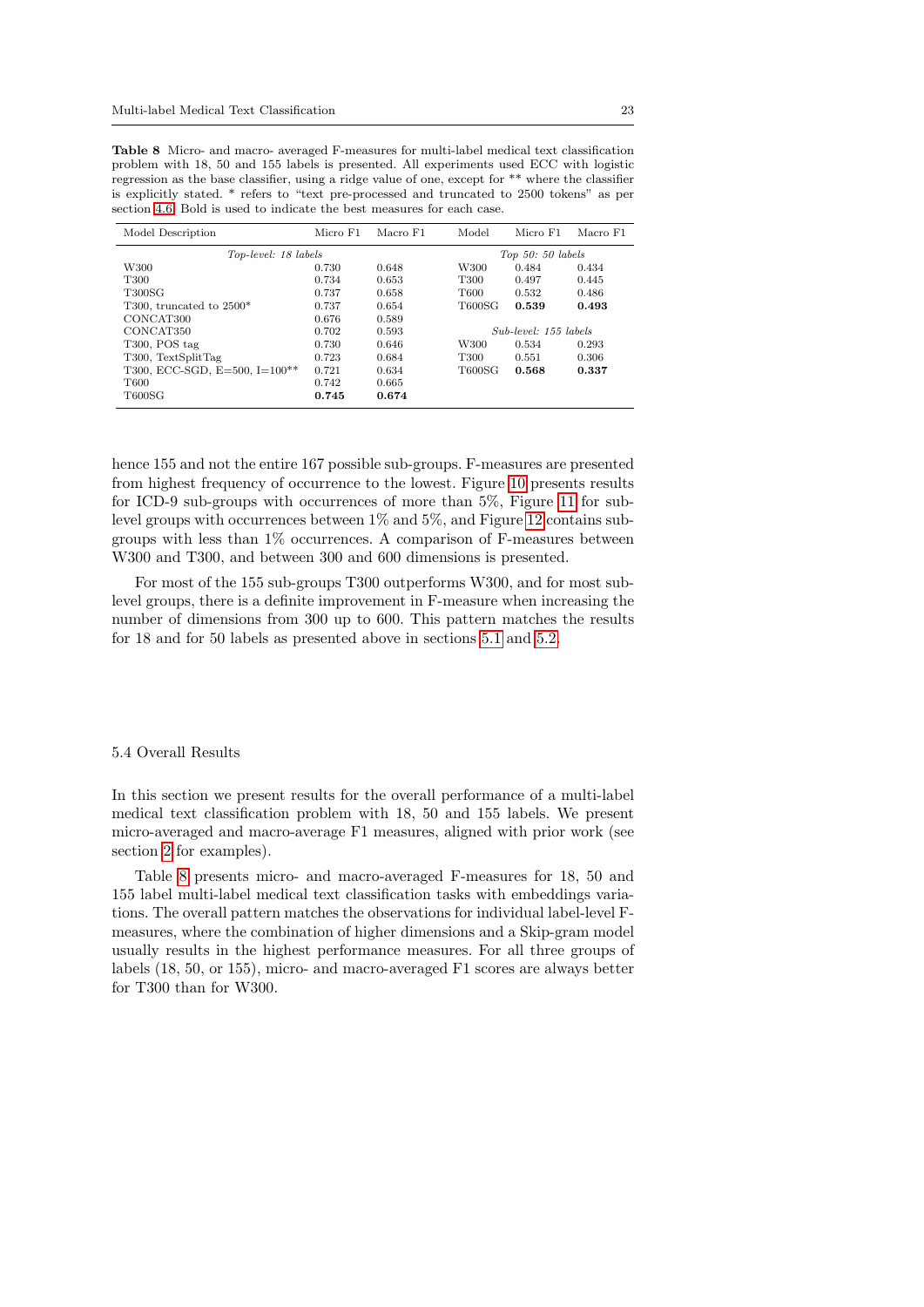## 6 Conclusions

We present a detailed analysis of clinical NLP techniques used to enhance the embeddings layer of a multi-label medical text classification task. We focus on predicting ICD-9 for patients with multi-morbidity, and present results for 18, 50 and 155 labels. Results and analysis are primarily done at individual label level. Given the imbalanced nature of the data, at the individual label level, it is evident that variations in embeddings such as the use of Skipgram model over CBOW, and higher dimensional embeddings do result in improvements in F-measure. These improvements are more significant with less frequent labels. This is evident across all three setups, regardless of using 18, 50 or 155 labels. These improvements and differences are also evident in overall micro- and macro-averaged F-measures. This research emphasises the need for enhancing text representations, and results show that there is a definite benefit in incorporating additional features. The benefits are depended on the data distributions and the task at hand. This paper used predicting medical codes as an example. However, the NLP techniques used in this research can be adapted to other tasks where multi-label medical text classification is required.

Our analysis on pre-processed text only presents marginal improvements to F-measure when compared to text 'as is'. Hence there is no clear indication that additional pre-processing is required on already pre-processed and deidentified data, such as MIMIC III, especially given the nature of the medical text.

#### References

- <span id="page-23-6"></span>1. Abacha, A.B., Shivade, C., Demner-Fushman, D.: Overview of the MEDIQA 2019 shared task on textual inference, question entailment and question answering. In: Proceedings of the 18th BioNLP Workshop and Shared Task, pp. 370–379 (2019)
- <span id="page-23-1"></span>2. Aubert, C.E., Schnipper, J.L., Fankhauser, N., Marques-Vidal, P., Stirnemann, J., Auerbach, A.D., Zimlichman, E., Kripalani, S., Vasilevskis, E.E., Robinson, E., et al.: Patterns of multimorbidity associated with 30-day readmission: a multinational study. BMC public health 19(1), 738 (2019)
- <span id="page-23-3"></span>3. Baumel, T., Nassour-Kassis, J., Cohen, R., Elhadad, M., Elhadad, N.: Multi-label classification of patient notes: case study on icd code assignment. In: Workshops at the Thirty-Second AAAI Conference on Artificial Intelligence (2018)
- <span id="page-23-9"></span>4. Bird, S., Klein, E., Loper, E.: Natural Language Processing with Python. O'Reilly Media (2009)
- <span id="page-23-5"></span>5. Bojanowski, P., Grave, E., Joulin, A., Mikolov, T.: Enriching word vectors with subword information. arXiv preprint arXiv:1607.04606 (2016)
- <span id="page-23-4"></span>6. Data, M.C.: Secondary Analysis of Electronic Health Records. Springer (2016)
- <span id="page-23-7"></span>7. Demšar, J.: Statistical comparisons of classifiers over multiple data sets. Journal of Machine Learning Research 7, 1–30 (2006)
- <span id="page-23-2"></span>8. Du, J., Chen, Q., Peng, Y., Xiang, Y., Tao, C., Lu, Z.: Ml-net: multi-label classification of biomedical texts with deep neural networks. Journal of the American Medical Informatics Association 26(11), 1279–1285 (2019)
- <span id="page-23-0"></span>9. Flegel, K.: What we need to learn about multimorbidity. CMAJ 190(34) (2018)
- <span id="page-23-8"></span>10. Garcia, S., Herrera, F.: An extension on "statistical comparisons of classifiers over multiple data sets" for all pairwise comparisons. Journal of Machine Learning Research 9, 2677–2694 (2009)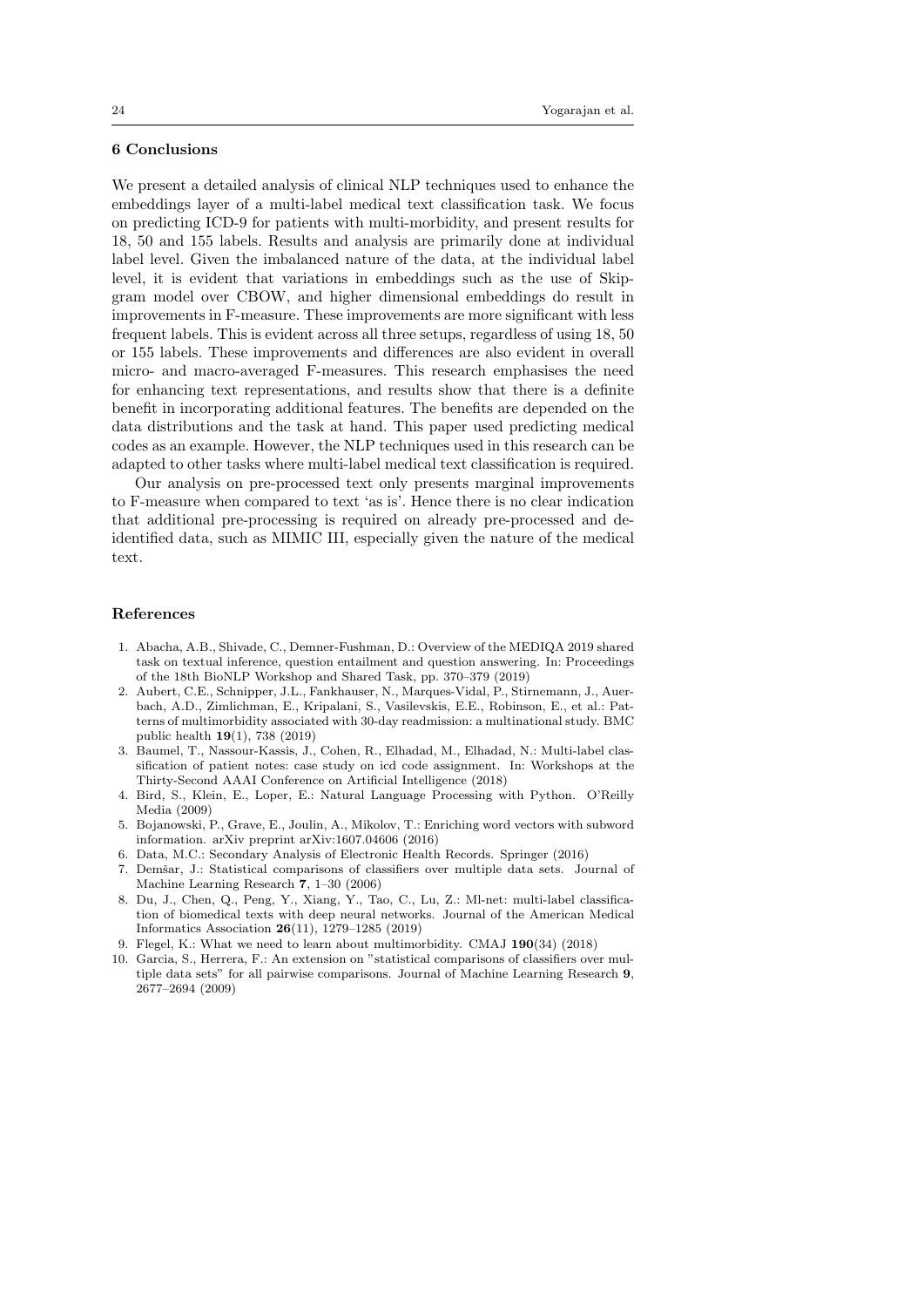- <span id="page-24-3"></span>11. Garla, V., Re III, V.L., Dorey-Stein, Z., Kidwai, F., Scotch, M., Womack, J., Justice, A., Brandt, C.: The Yale cTAKES extensions for document classification: architecture and application. Journal of the American Medical Informatics Association 18(5), 614–620 (2011)
- <span id="page-24-16"></span>12. Godbole, S., Sarawagi, S.: Discriminative methods for multi-labeled classification. In: Pacific-Asia conference on knowledge discovery and data mining, pp. 22–30. Springer (2004)
- <span id="page-24-2"></span>13. Goldberg, Y.: Neural network methods for natural language processing. Synthesis Lectures on Human Language Technologies 10(1), 1–309 (2017)
- <span id="page-24-9"></span>14. Goldberger, A.L., Amaral, L.A., Glass, L., Hausdorff, J.M., Ivanov, P.C., Mark, R.G., Mietus, J.E., Moody, G.B., Peng, C.K., Stanley, H.E.: PhysioBank, PhysioToolkit, and PhysioNet: components of a new research resource for complex physiologic signals. Circulation 101(23), e215–e220 (2000)
- <span id="page-24-15"></span>15. Grave, E., Bojanowski, P., Gupta, P., Joulin, A., Mikolov, T.: Learning word vectors for 157 languages. In: Proceedings of the International Conference on Language Resources and Evaluation (LREC 2018) (2018)
- <span id="page-24-0"></span>16. Hausmann, D., Kiesel, V., Zimmerli, L., Schlatter, N., von Gunten, A., Wattinger, N., Rosemann, T.: Sensitivity for multimorbidity: The role of diagnostic uncertainty of physicians when evaluating multimorbid video case-based vignettes. PloS one 14(4) (2019)
- <span id="page-24-10"></span>17. Huggard, H., Zhang, A., Zhang, E., Koh, Y.S.: Feature importance for biomedical named entity recognition. In: Australasian Joint Conference on Artificial Intelligence, pp. 406– 417. Springer (2019)
- <span id="page-24-11"></span>18. Jensen, P.B., Jensen, L.J., Brunak, S.: Mining electronic health records: towards better research applications and clinical care. Nature Reviews Genetics 13(6), 395 (2012)
- <span id="page-24-8"></span>19. Johnson, A.E., Pollard, T.J., Mark, R.G.: Reproducibility in critical care: a mortality prediction case study. In: Machine Learning for Healthcare Conference, pp. 361–376 (2017)
- <span id="page-24-12"></span>20. Johnson, A.E., Pollard, T.J., Shen, L., Li-wei, H.L., Feng, M., Ghassemi, M., Moody, B., Szolovits, P., Celi, L.A., Mark, R.G.: MIMIC-III, a freely accessible critical care database. Scientific data 3, 160035 (2016)
- <span id="page-24-14"></span>21. Joulin, A., Grave, E., Bojanowski, P., Douze, M., Jégou, H., Mikolov, T.; Fasttext.zip: Compressing text classification models. arXiv preprint arXiv:1612.03651 (2016)
- <span id="page-24-13"></span>22. Joulin, A., Grave, E., Bojanowski, P., Mikolov, T.: Bag of tricks for efficient text classification. arXiv preprint arXiv:1607.01759 (2016)
- <span id="page-24-19"></span>23. Lee, L.H., Lu, Y., Chen, P.H., Lee, P.L., Shyu, K.K.: NCUEE at MEDIQA 2019: Medical Text Inference Using Ensemble BERT-BiLSTM-Attention Model. In: Proceedings of the 18th BioNLP Workshop and Shared Task, pp. 528–532 (2019)
- <span id="page-24-6"></span>24. Li, M., Fei, Z., Zeng, M., Wu, F., Li, Y., Pan, Y., Wang, J.: Automated ICD-9 coding via a deep learning approach. IEEE/ACM transactions on computational biology and bioinformatics (2018)
- <span id="page-24-4"></span>25. Liu, H., Wagholikar, K.B., Jonnalagadda, S., Sohn, S.: Integrated cTAKES for Concept Mention Detection and Normalization. In: CLEF (Working Notes) (2013)
- <span id="page-24-20"></span>26. Mikolov, T., Chen, K., Corrado, G., Dean, J.: Efficient estimation of word representations in vector space. CoRR abs/1301.3781 (2013). URL [http://arxiv.org/abs/](http://arxiv.org/abs/1301.3781) [1301.3781](http://arxiv.org/abs/1301.3781)
- <span id="page-24-1"></span>27. Mori, T., Hamada, S., Yoshie, S., Jeon, B., Jin, X., Takahashi, H., Iijima, K., Ishizaki, T., Tamiya, N.: The associations of multimorbidity with the sum of annual medical and long-term care expenditures in japan. BMC geriatrics 19(1), 69 (2019)
- <span id="page-24-5"></span>28. Mullenbach, J., Wiegreffe, S., Duke, J., Sun, J., Eisenstein, J.: Explainable prediction of medical codes from clinical text. arXiv preprint arXiv:1802.05695 (2018)
- <span id="page-24-7"></span>29. Purushotham, S., Meng, C., Che, Z., Liu, Y.: Benchmark of deep learning models on large healthcare mimic datasets. arXiv preprint arXiv:1710.08531 (2017)
- <span id="page-24-17"></span>30. Read, J., Pfahringer, B., Holmes, G., Frank, E.: Classifier chains for multi-label classification. In: Joint European Conference on Machine Learning and Knowledge Discovery in Databases, pp. 254–269. Springer (2009)
- <span id="page-24-18"></span>31. Read, J., Pfahringer, B., Holmes, G., Frank, E.: Classifier chains for multi-label classification. Machine learning  $85(3)$ , 333 (2011)